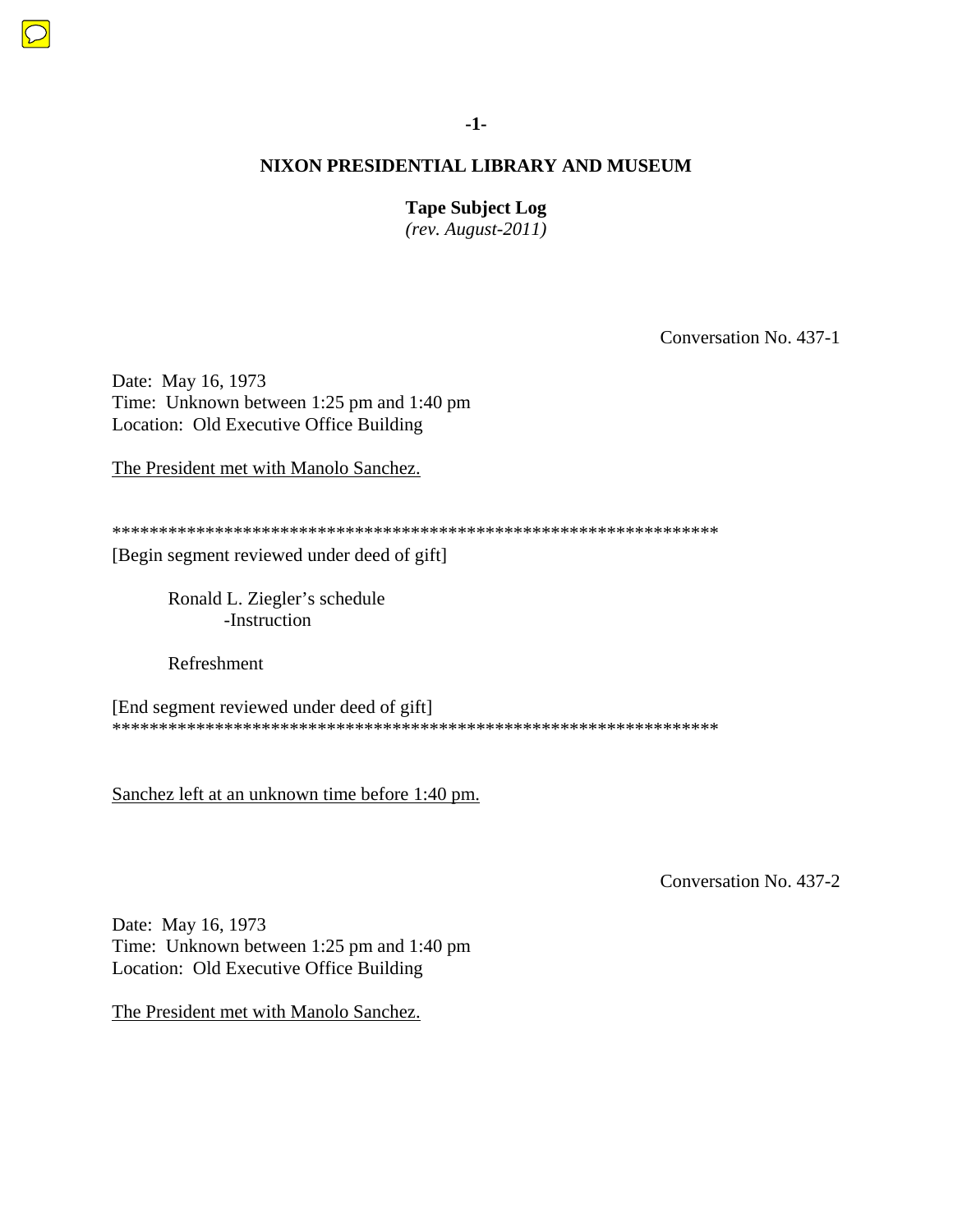#### **-2-**

### **NIXON PRESIDENTIAL LIBRARY AND MUSEUM**

#### **Tape Subject Log**

*(rev. August-2011)* 

Conversation No. 437-2 (cont'd)

\*\*\*\*\*\*\*\*\*\*\*\*\*\*\*\*\*\*\*\*\*\*\*\*\*\*\*\*\*\*\*\*\*\*\*\*\*\*\*\*\*\*\*\*\*\*\*\*\*\*\*\*\*\*\*\*\*\*\*\*\*\*\*\*\*

[Begin segment reviewed under deed of gift]

 President's schedule -Nap

[End segment reviewed under deed of gift] \*\*\*\*\*\*\*\*\*\*\*\*\*\*\*\*\*\*\*\*\*\*\*\*\*\*\*\*\*\*\*\*\*\*\*\*\*\*\*\*\*\*\*\*\*\*\*\*\*\*\*\*\*\*\*\*\*\*\*\*\*\*\*\*\*

Sanchez left at an unknown time before 1:40 pm.

Conversation No. 437-3

Date: May 16, 1973 Time: 1:40 pm -2:00 pm Location: Old Executive Office Building

The President met with Ronald L. Ziegler.

 Watergate -Ziegler's previous press conference -John W. Dean III -Investigation -Documents released

An unknown person entered at an unknown time after 1:40 pm.

Refreshment

The unknown person left at an unknown time before 2:00 pm.

Raymond W. Apple, Jr.'s story -Dean report -John D. Ehrlichman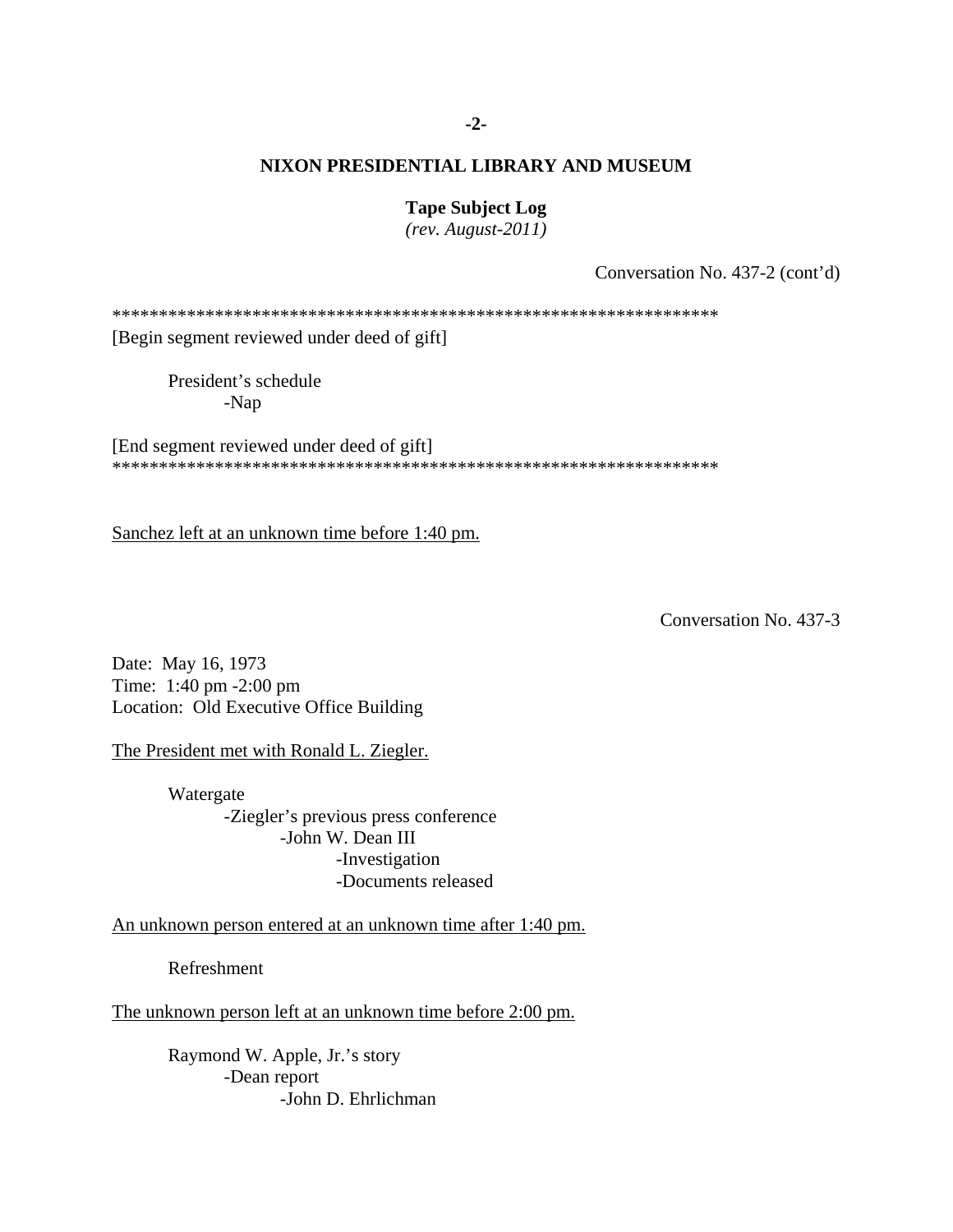**Tape Subject Log** 

 $(rev. August-2011)$ 

Conversation No. 437-3 (cont'd)

-Ziegler's previous press briefing -President's orders regarding investigation -Clark MacGregor -Results of Dean's investigation -Report -Ziegler's conversation with Peter Lisagor Ziegler's previous press briefing -Dean's investigation -Reports to the President -Ehrlichman and H. R. ("Bob") Haldeman -Ehrlichman's actions -Patrick J. Buchanan -Responsibility for security in White House -Dean -Conversations regarding White House involvement -Ziegler -President -Conversations with the President prior to February 28, 1973 -Conversation with the President, March 21 -President's order to prepare report -Ziegler's previous press briefing -Central Intelligence Agency [CIA] role in cover-up

BEGIN WITHDRAWN ITEM NO. 1 [Statute] [Duration:  $22 s$ ]

#### END WITHDRAWN ITEM NO. 1

Raymond W. Apple, Jr.'s story -Meeting of Haldeman, Ehrlichman, Richard M. Helms, and Lt. Gen. Vernan A.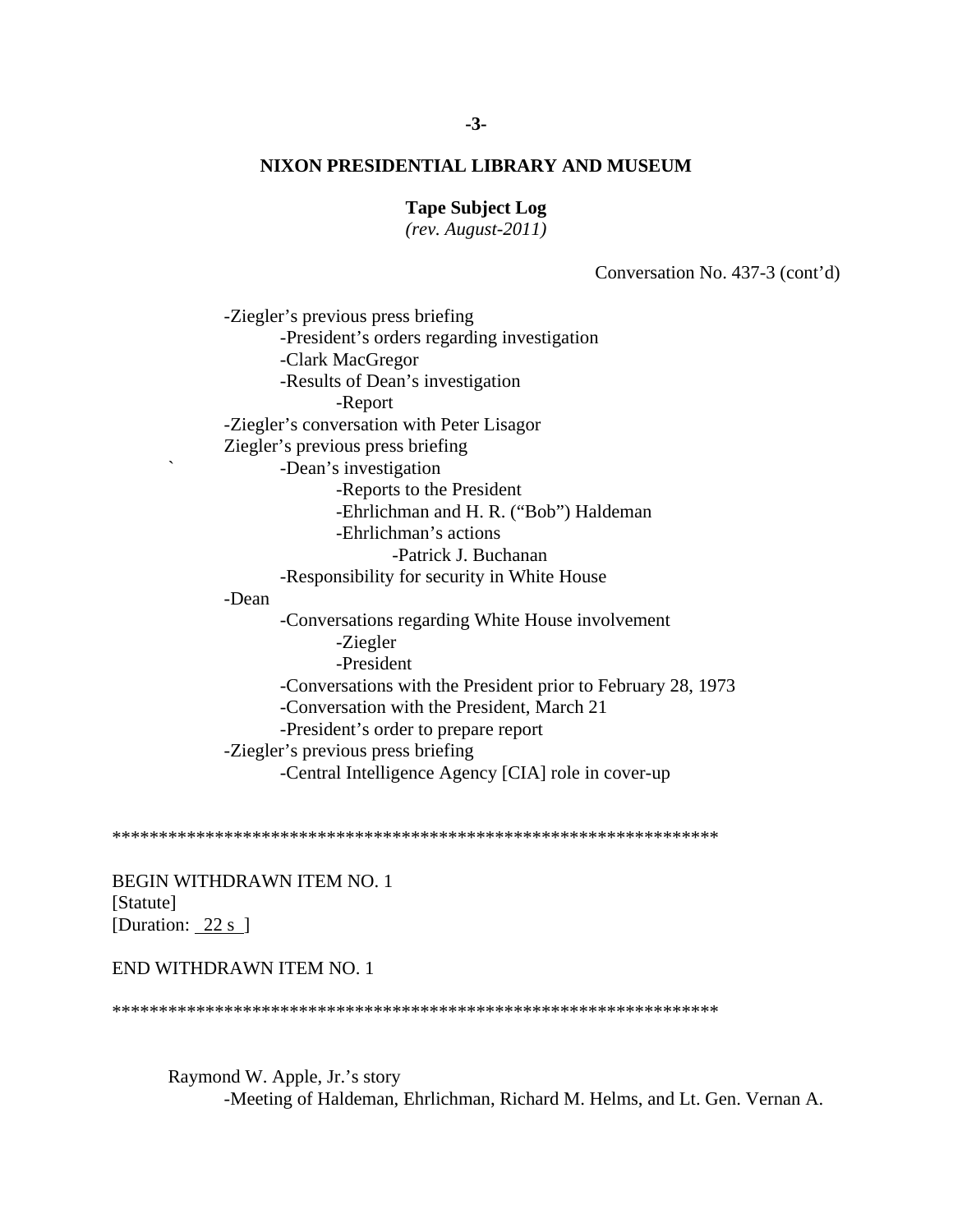# **Tape Subject Log**

 $(rev. August-2011)$ 

Conversation No. 437-3 (cont'd)

Walters -President's orders -CIA involvement compared with cover-up -Dean -Role in cover-up -Ziegler's previous press briefing -Content -Walters

**BEGIN WITHDRAWN ITEM NO. 2** [Statute] [Duration:  $13 s$ ]

END WITHDRAWN ITEM NO. 2

Raymond W. Apple, Jr.'s story

-Dean

-Call to Securities and Exchange Commission (SEC) regarding Robert **Vesco** 

-Relationship with John N. Mitchell

-President's conversation with John B. Connally

-White House strategy

-National mood

-White House staff changes

-Dean documents

-Coordination of domestic intelligence

-Federal Bureau of Investigation [FBI]

-Ervin Committee hearings

-Foreign policy initiatives

-Ziegler's press briefings

-Schedule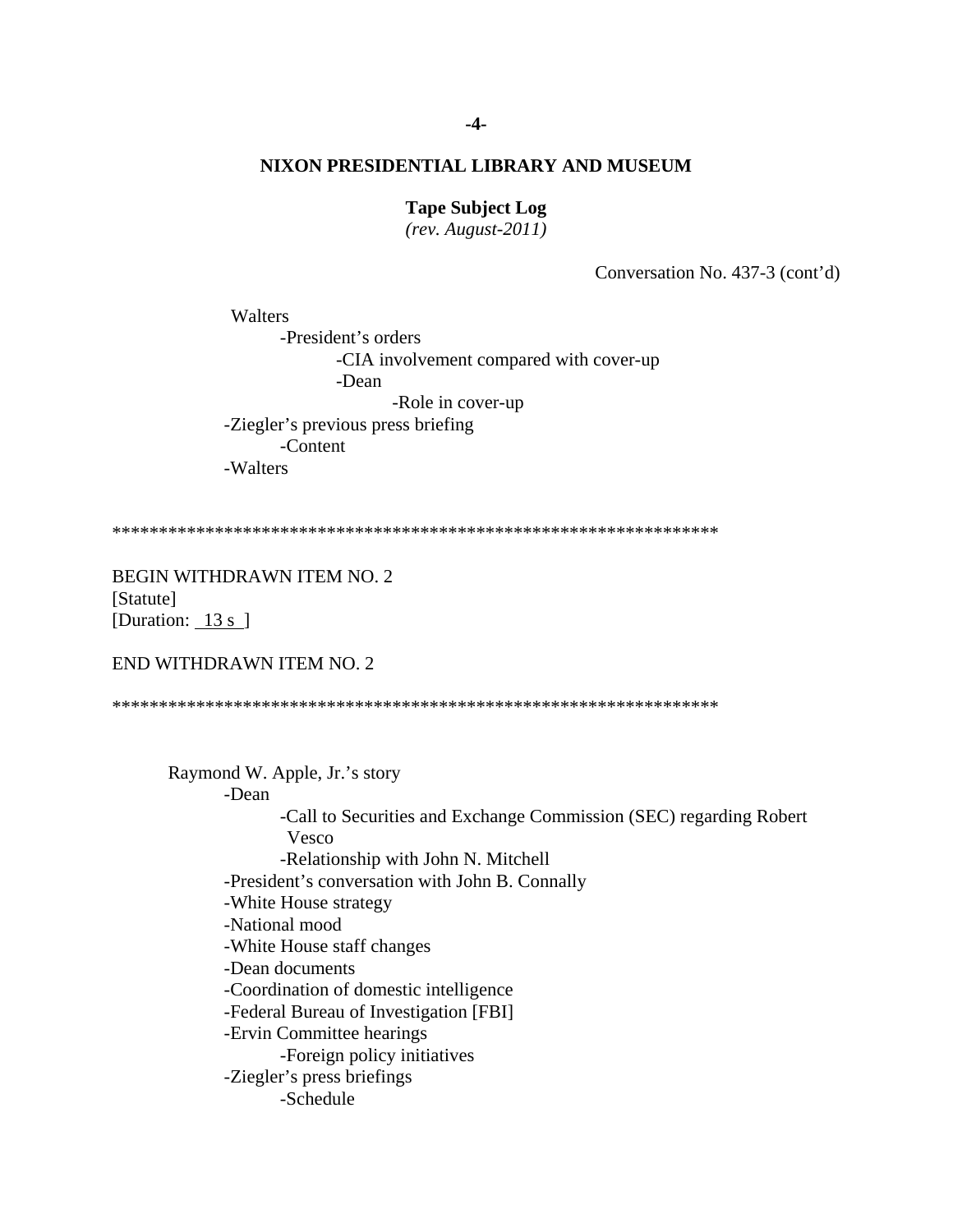**Tape Subject Log** 

*(rev. August-2011)* 

Conversation No. 437-3 (cont'd)

-Leonard Garment's press briefing -Dean -Dean -Documents -Immunity -Possible Ervin Committee testimony -SEC -Haldeman and Ehrlichman -Acceptance -Justice Department -Waiting period -Grand jury -Press coverage -Possible meeting with Howard K. Smith -Alexander M. Haig, Jr. -Grand jury activities -President's schedule -Possible resignation by President -Smith -Bella S. Abzug -*New York Times*

Ziegler's job performance -Spirits

Ziegler left at 2:00 pm.

Conversation No. 437-4

Date: May 16, 1973 Time: Unknown between 2:00 pm and 2:44 pm Location: Old Executive Office Building

The President met with Manolo Sanchez.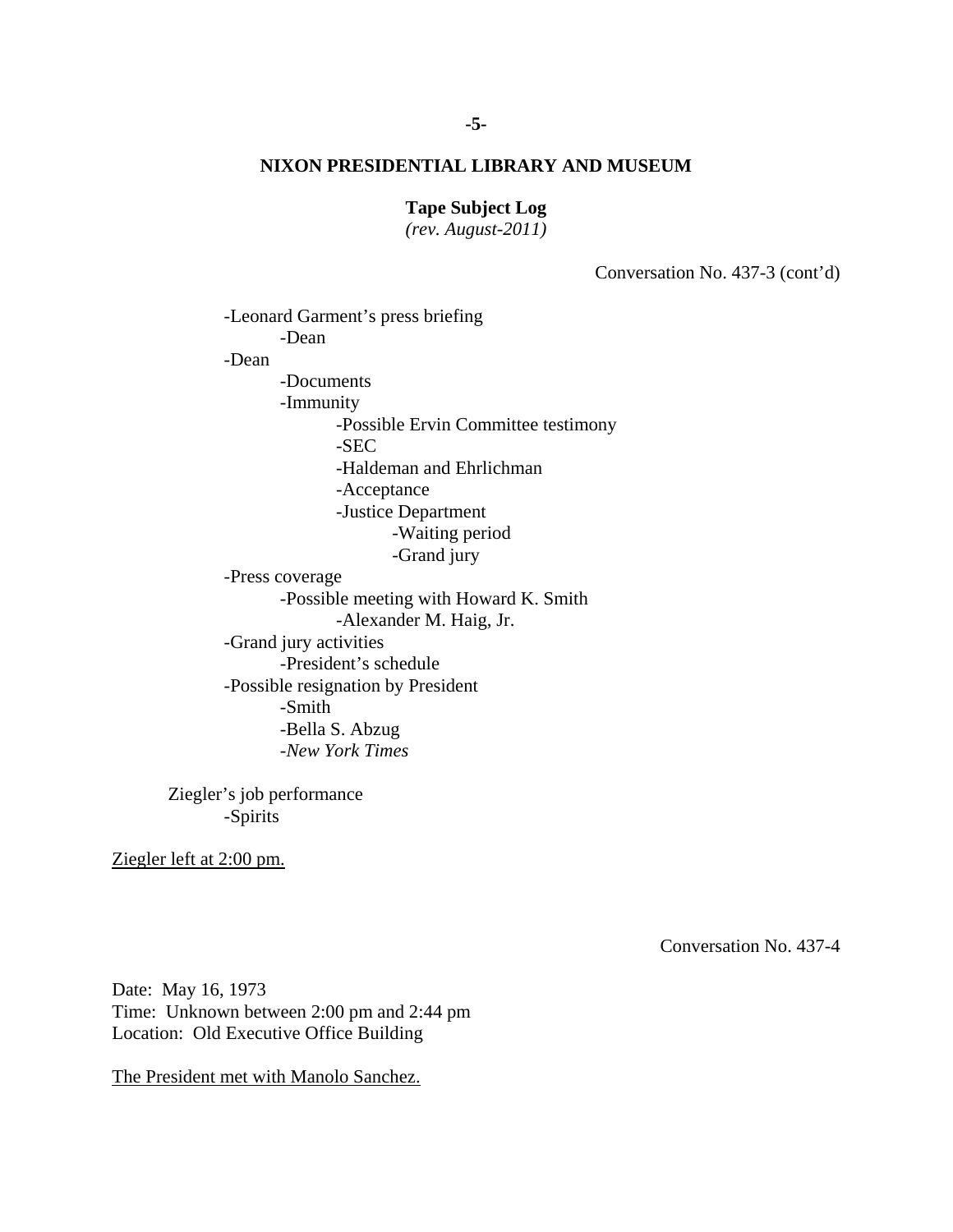#### **-6-**

# **NIXON PRESIDENTIAL LIBRARY AND MUSEUM**

**Tape Subject Log** 

*(rev. August-2011)* 

Conversation No. 437-4 (cont'd)

\*\*\*\*\*\*\*\*\*\*\*\*\*\*\*\*\*\*\*\*\*\*\*\*\*\*\*\*\*\*\*\*\*\*\*\*\*\*\*\*\*\*\*\*\*\*\*\*\*\*\*\*\*\*\*\*\*\*\*\*\*\*\*\*\*

BEGIN WITHDRAWN ITEM NO. 1 [Personal returnable] [Duration: 5 s ]

END WITHDRAWN ITEM NO. 1

\*\*\*\*\*\*\*\*\*\*\*\*\*\*\*\*\*\*\*\*\*\*\*\*\*\*\*\*\*\*\*\*\*\*\*\*\*\*\*\*\*\*\*\*\*\*\*\*\*\*\*\*\*\*\*\*\*\*\*\*\*\*\*\*\*

Sanchez left at an unknown time before 2:44 pm.

Conversation No. 437-5

Date: May 16, 1973 Time: Unknown between 2:00 pm and 2:44 pm Location: Old Executive Office Building

The President met with Manolo Sanchez.

 -Oval Office President's schedule -Meeting -Stephen B. Bull -Time change -Lunch

Sanchez left at an unknown time before 2:44 pm.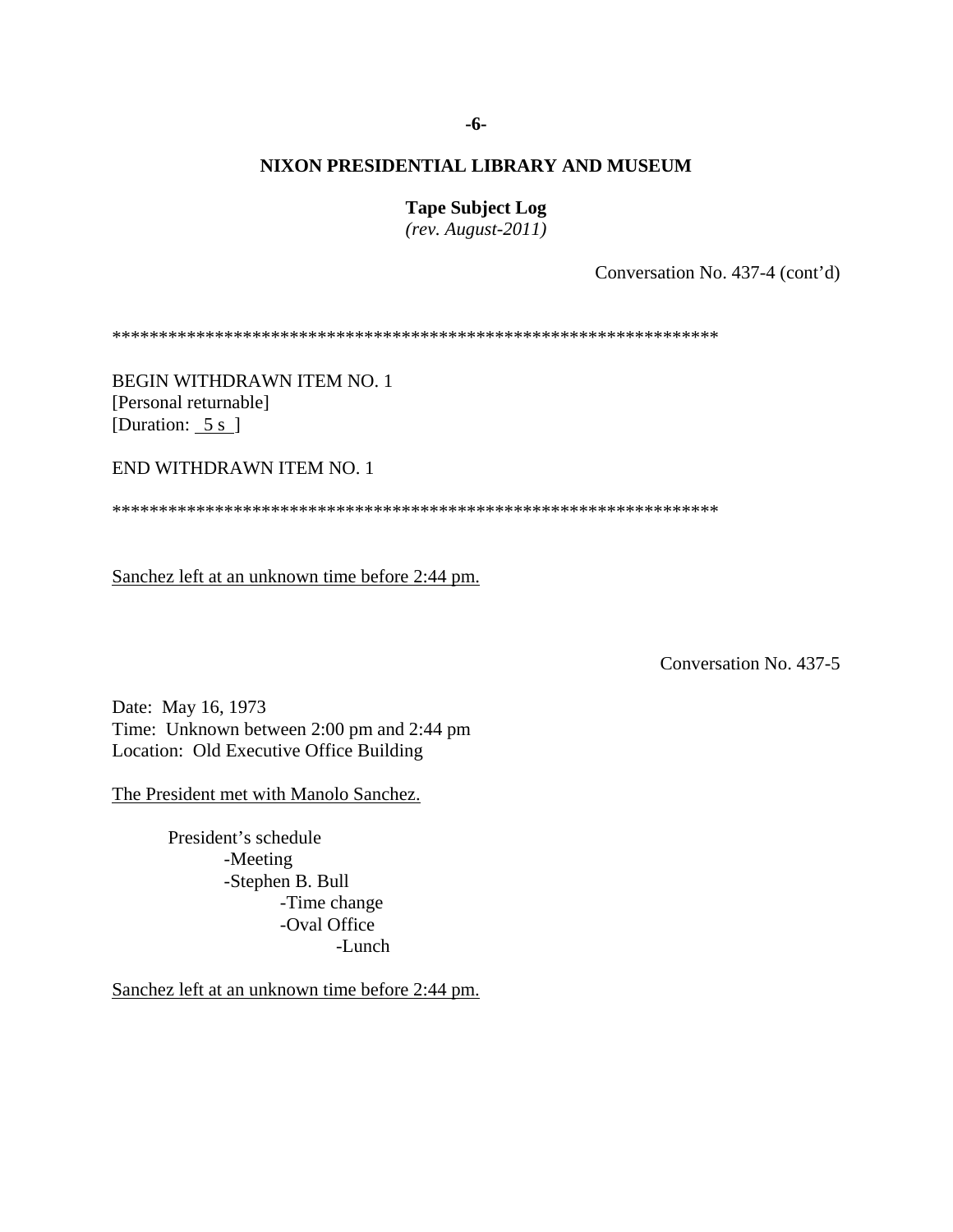# **Tape Subject Log**

*(rev. August-2011)* 

Conversation No. 437-6

Date: May 16, 1973 Time: Unknown between 2:00 pm and 2:44 pm Location: Old Executive Office Building

The President talked with the White House operator.

[See Conversation No. 46-78]

Conversation No. 437-7

Date: May 16, 1973 Time: 2:44 pm -2:46 pm Location: Old Executive Office Building

The President talked with Ronald L. Ziegler.

[See Conversation No. 46-79]

Conversation No. 437-8

Date: May 16, 1973 Time: Unknown between 2:46 pm and 2:51 pm Location: Old Executive Office Building

The President talked with the White House operator.

[See Conversation No. 46-80]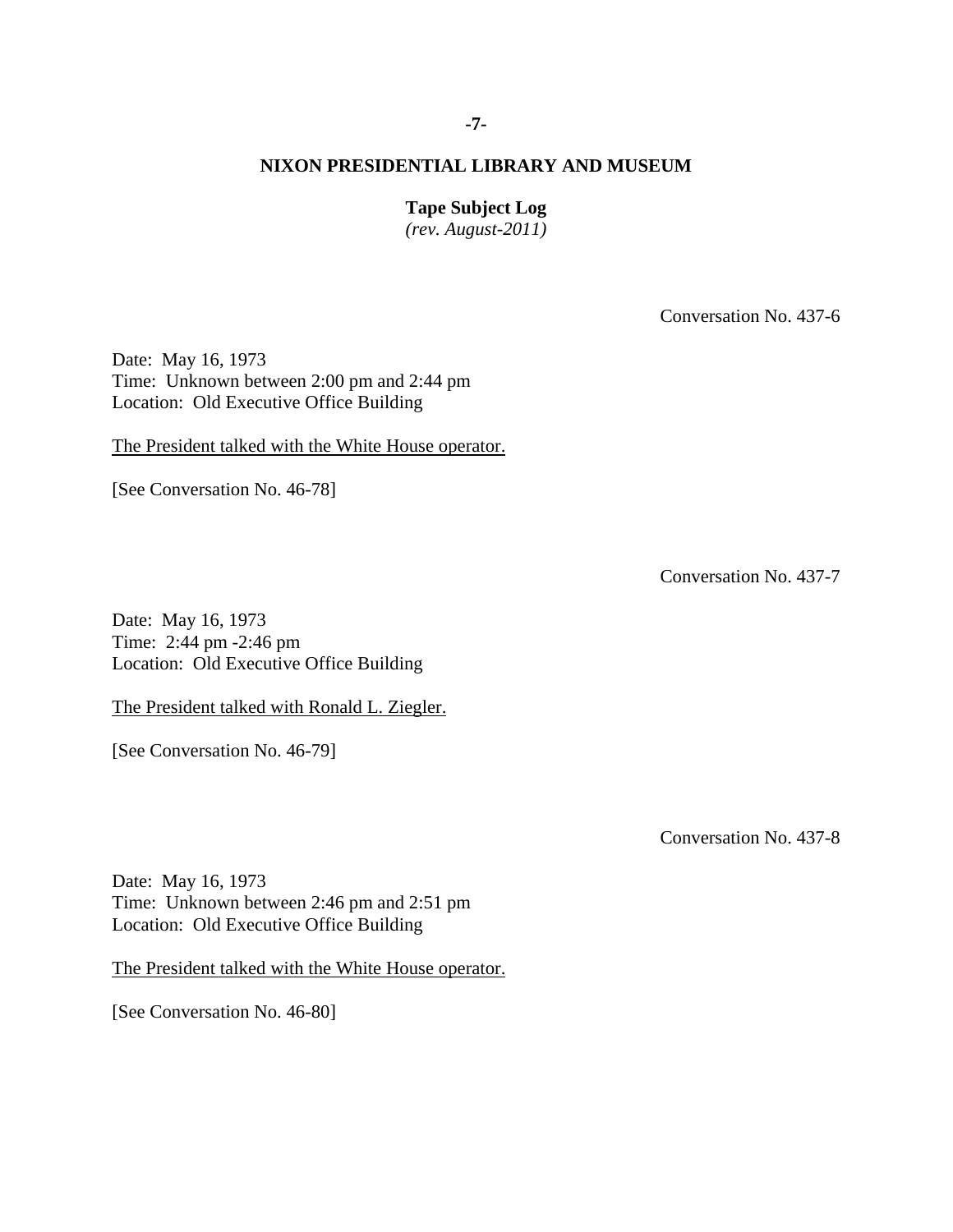**Tape Subject Log** 

*(rev. August-2011)* 

Conversation No. 437-9

Date: May 16, 1973 Time: 2:51 pm - 2:52 pm Location: Old Executive Office Building

The President talked with J. Fred Buzhardt, Jr.

[See Conversation No. 46-81]

Conversation No. 437-28

Date: May 18, 1973 Time: Unknown between 12:29 pm and 12:34 pm Location: Old Executive Office Building

The President met with an unknown person.

President's schedule

The unknown person left at an unknown time before 12:34 pm.

Conversation No. 437-10

Date: May 18, 1973 Time: 12:34 pm - 12:35 pm Location: Old Executive Office Building

The President met with Stephen B. Bull.

 President's signature -Submission [?]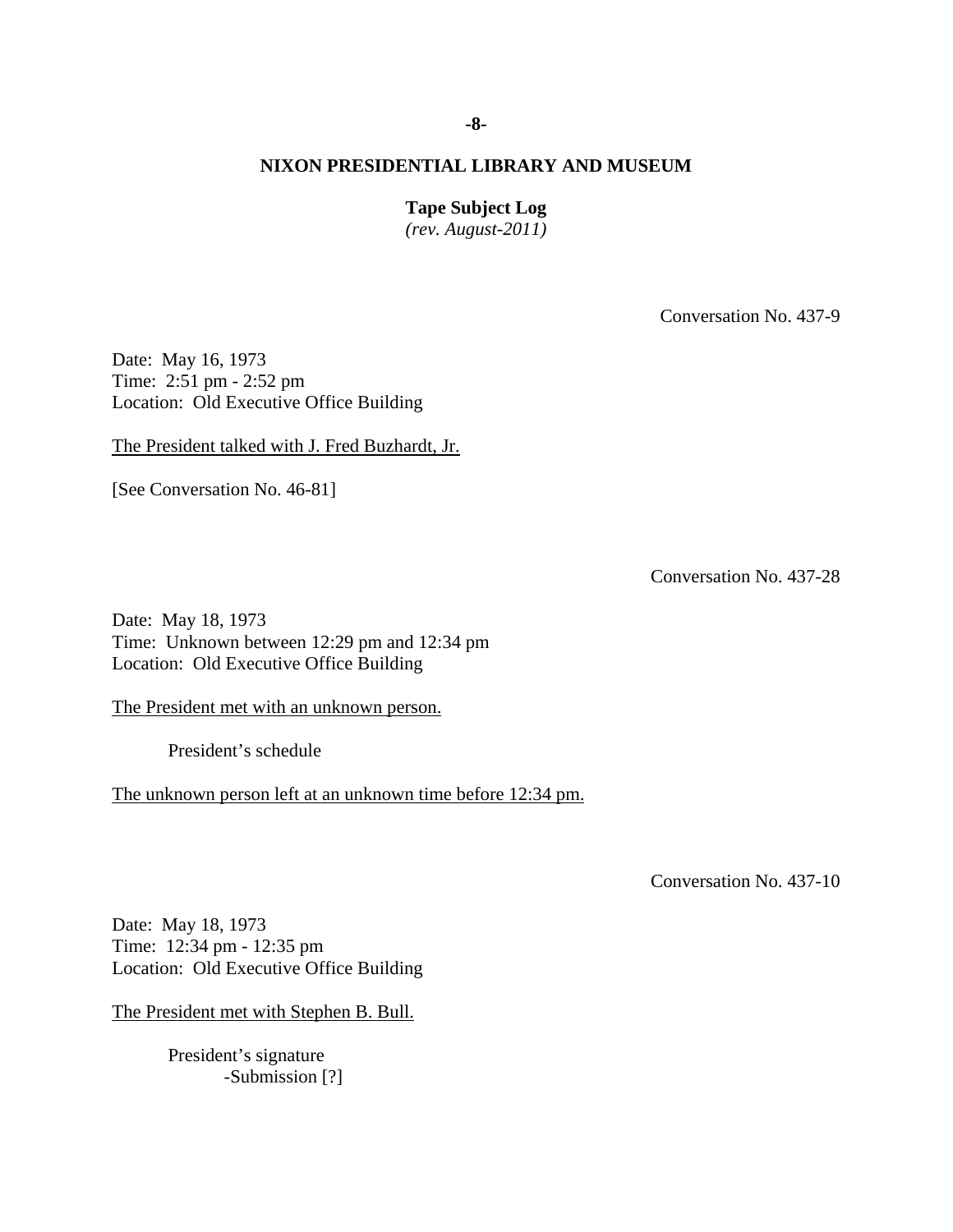# **Tape Subject Log**

*(rev. August-2011)* 

Conversation No. 437-10 (cont'd)

 President's schedule -Visit to Norfolk, Virginia, May 19, 1973 -Flight -Helicopter ride -Lunch -Camp David -Departure time -Rose Mary Woods -Personal nature -United States Secret Service

Bull left at 12:35 pm.

Conversation No. 437-11

Date: May 18, 1973 Time: 12:49 pm - 1:52 pm Location: Old Executive Office Building

## The President met with H. R. ("Bob") Haldeman.

 -Richard M. Helms Watergate -Lt. Gen. Vernon A. Walters's memoranda of conversation [memcons] -President's concerns regarding Central Intelligence Agency [CIA] involvement -President's orders to Haldeman and John D. Ehrlichman -John W. Dean III's follow-up meeting with CIA -President's conversation with L[ouis] Patrick Gray, III -Motives of the President and Haldeman regarding CIA and Federal Bureau of Investigation [FBI] -Burglars and Mexican bank -Plumbers -Possible impeachment -Need for full disclosure -Ehrlichman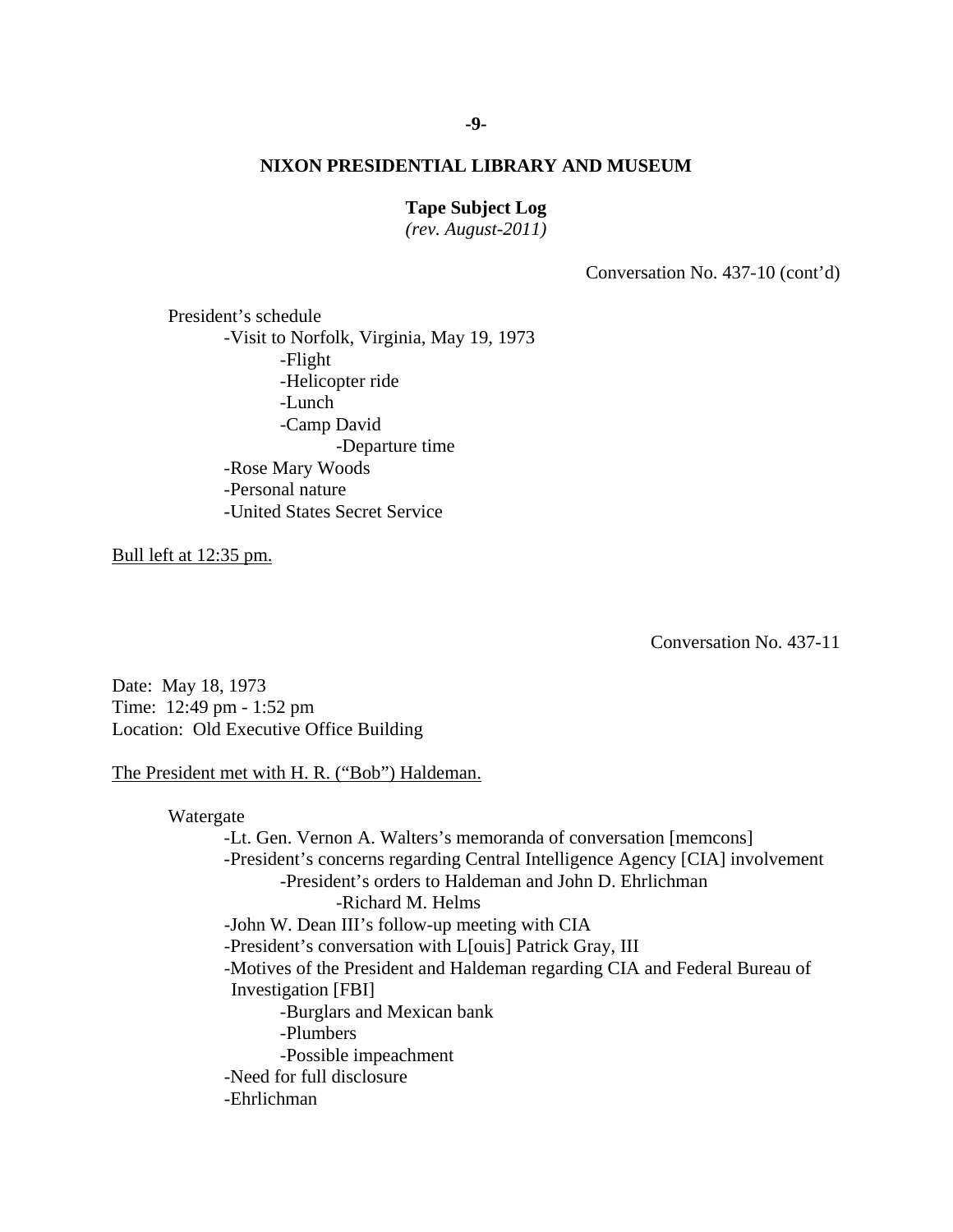#### **Tape Subject Log**

*(rev. August-2011)* 

Conversation No. 437-11 (cont'd)

 -Helms's reaction -Missing memo -Conversations with J. Fred Buzhardt, Jr. and Ronald L. Ziegler -Alexander M. Haig, Jr. -CIA -Need for full White House disclosure -Ervin Committee -Possible testimony by Ehrlichman and Haldeman -Forum for disclosure -Grand jury and Senate committee -John L. McClellan -President's order to Haldeman regarding CIA -Walters and Helms -Contact with FBI -Walters's Gray memcons -Haldeman's statements -Arrests -Mexico -CIA involvement -E. Howard Hunt, Jr. -White House concern regarding expansion of investigation -Plumbers -Dean and Earl Silbert -Richard G. Kleindienst -Bay of Pigs -Haldeman's conversation with Walters and Helms -Bay of Pigs investigation by Ehrlichman -CIA -Haldeman's and Ehrlichman's meeting with Walters and Helms -Topics of conversation -FBI's concern regarding CIA involvement -Walters's memcons -Possible release -Possible statements by Haldeman and Ehrlichman -Timing of preparation -Conversation with Dean, June 26 -Conversation with Ehrlichman concerning Dean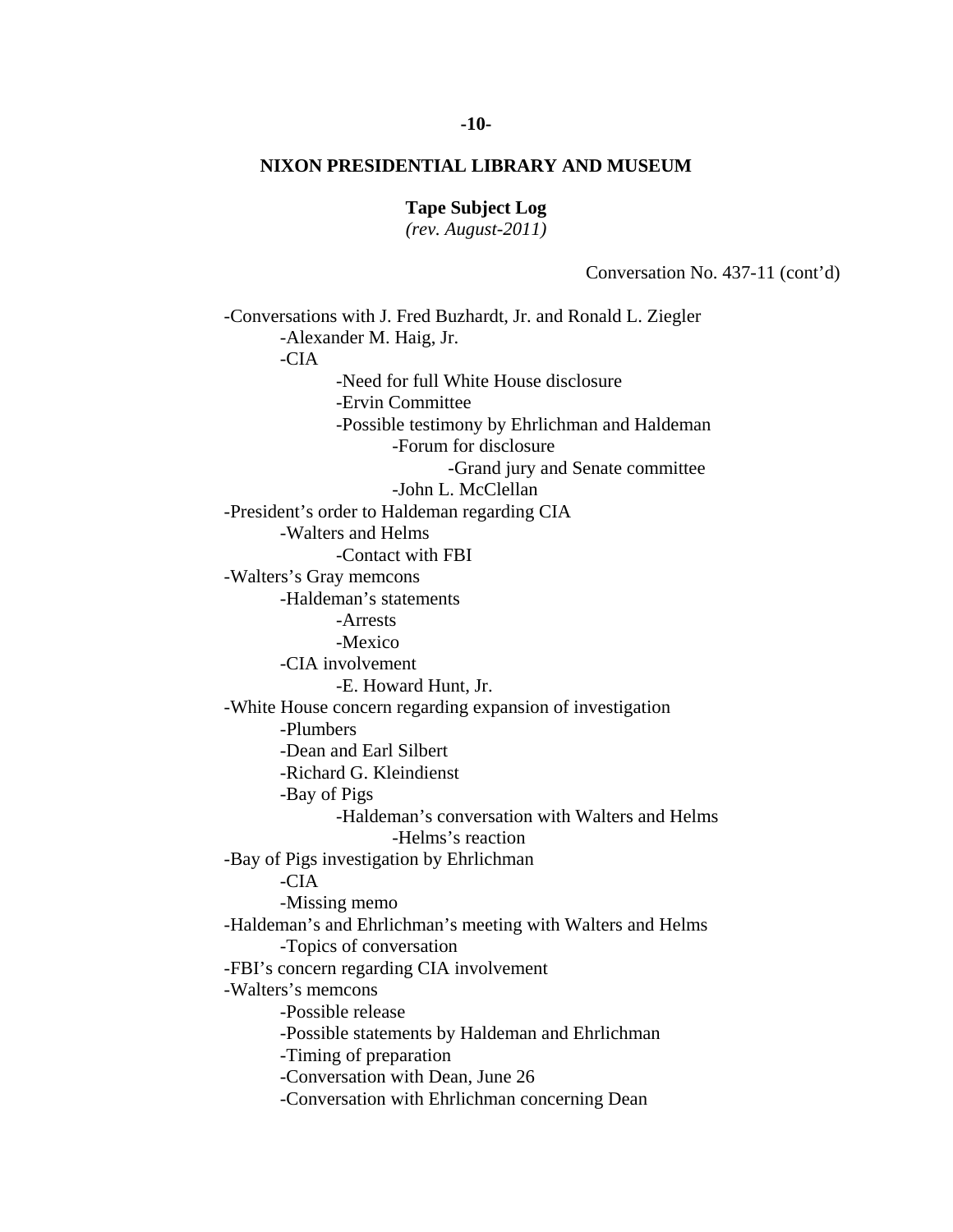#### **Tape Subject Log**

*(rev. August-2011)* 

Conversation No. 437-11 (cont'd)

-Possible White House release of material -Huston plan -Tom C. Huston -Henry A. Kissinger wiretaps -Plumbers -Huston plan -Huston plan -Haldeman's knowledge -William Sullivan -J. Edgar Hoover's objection -Egil ("Bud") Krogh, Jr. -Plumbers -Information for Buzhardt -Charles W. Colson's line -James W. McCord's testimony, May 18 -John N. Mitchell -Buzhardt's concern -Promise of clemency to McCord -President's conversations with Ehrlichman concerning clemency -President's conversation with Colson concerning clemency -Hunt -Mitchell -Staff members' notes of conversations with the President -President's ownership -Haig -Possible misuse

\*\*\*\*\*\*\*\*\*\*\*\*\*\*\*\*\*\*\*\*\*\*\*\*\*\*\*\*\*\*\*\*\*\*\*\*\*\*\*\*\*\*\*\*\*\*\*\*\*\*\*\*\*\*\*\*\*\*\*\*\*\*\*\*\*

BEGIN WITHDRAWN ITEM NO. 2 [Personal returnable] [Duration: 43 s ]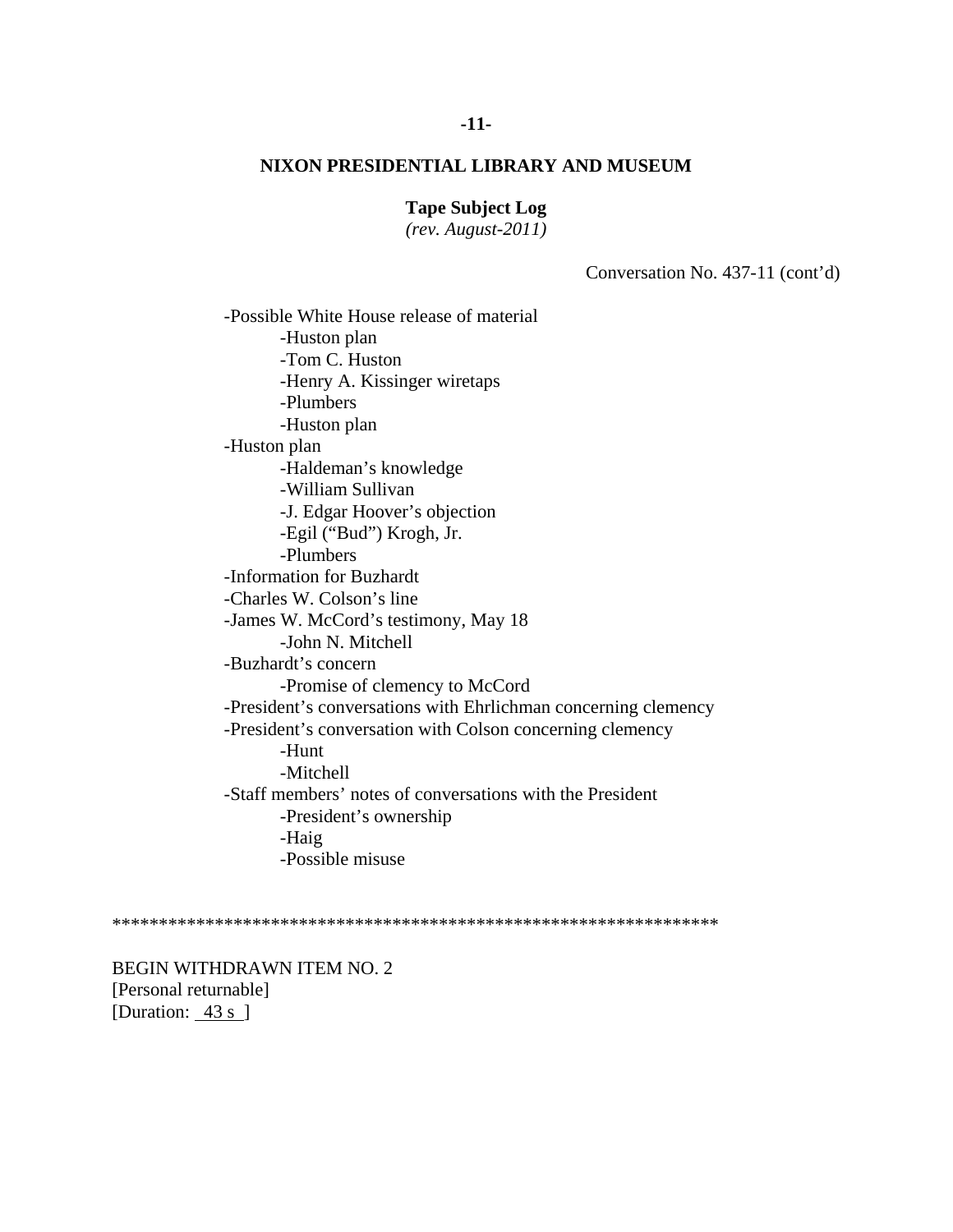#### $-12-$

## NIXON PRESIDENTIAL LIBRARY AND MUSEUM

**Tape Subject Log** 

 $(rev. August-2011)$ 

Conversation No. 437-11 (cont'd)

#### END WITHDRAWN ITEM NO. 2

Watergate

-President's conversation with Dean, March 21 -President's conversation with Haig

**BEGIN WITHDRAWN ITEM NO. 3** [Personal returnable] [Duration:  $1 \text{ m } 43 \text{ s }$ ]

#### END WITHDRAWN ITEM NO. 3

Watergate

-President's conversation with Dean, March 21 -President's conduct during meeting -President's knowledge of Ehrlichman's call to Herbert W. Kalmbach -Mitchell -Fundraising -President's knowledge of fund-raising -Kalmbach and Mitchell -Dean -Cuban defense fund -Fundraising -Obstruction of justice -Intent of individuals -Defendants' testimony regarding non-Watergate activities -Haldeman's possible testimony -Executive privilege -Third party conversations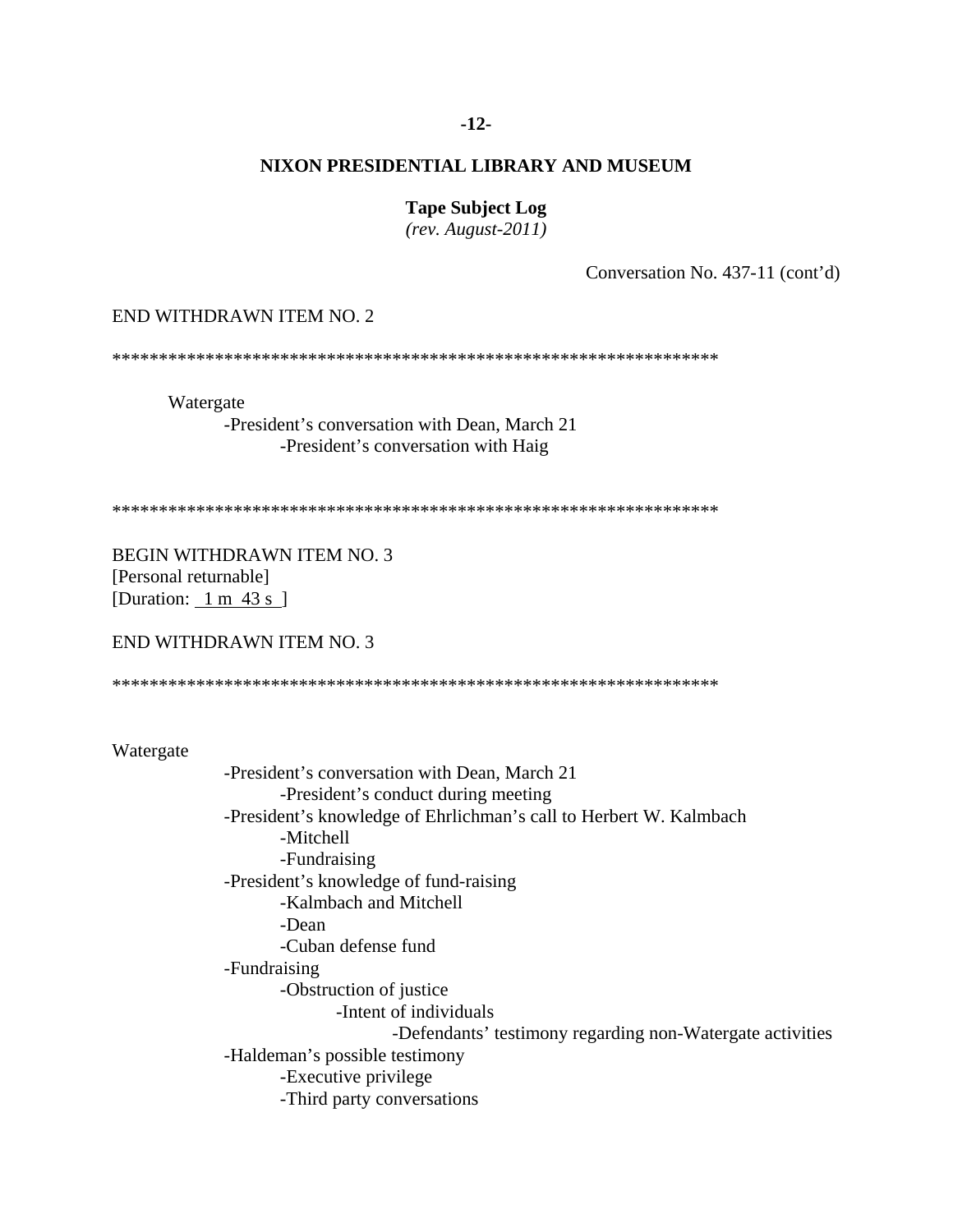**Tape Subject Log** 

 $(rev. August-2011)$ 

Conversation No. 437-11 (cont'd)

-Haldeman's notes -Content -Eillot L. Richardson -March and April 1973 -Discussion of defendants

-Dean

-Role in conspiracy -Conversations with President

-Thomas Pappas

# -Colson

-Haldeman

-Possible problems

-Staff members' notes

-President's ownership

-Haldeman, Ehrlichman, Colson

-Ehrlichman

-Buzhardt's view -Pressure on Buzhardt for full disclosure

-Need for full disclosure

-Possible sworn affidavits by Haldeman and Ehrlichman

-Walters's memcons

-Haldeman's possible affidavit

-Dean

 $-CIA$ 

-Haldeman's view of break-in as set-up

BEGIN WITHDRAWN ITEM NO. 4 [Personal returnable] [Duration:  $1 \text{ m } 18 \text{ s }$ ]

#### END WITHDRAWN ITEM NO. 4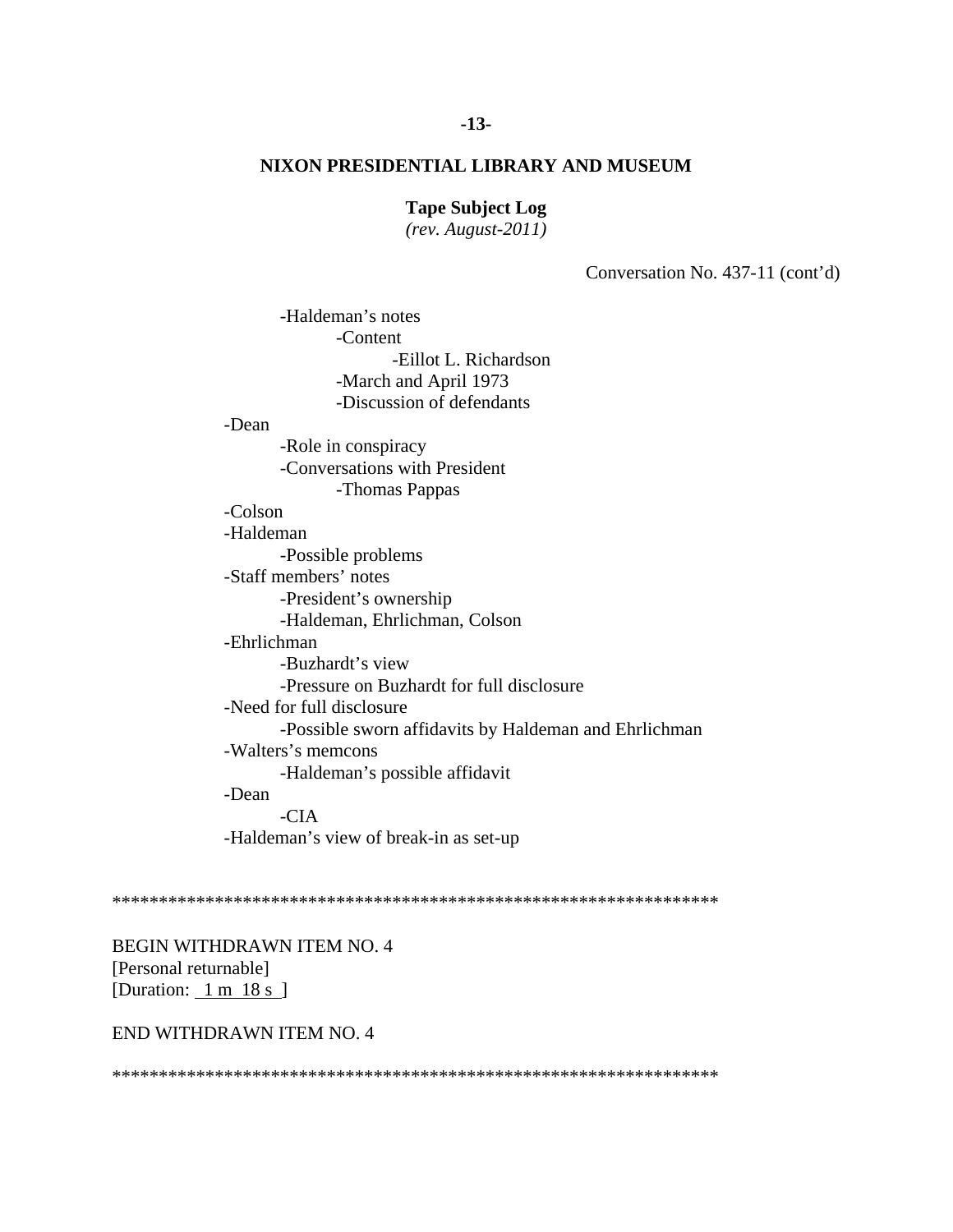#### $-14-$

# NIXON PRESIDENTIAL LIBRARY AND MUSEUM

## **Tape Subject Log**

 $(rev. August-2011)$ 

Conversation No. 437-11 (cont'd)

-Ehrlichman's conversation with the President at San Clemente regarding clemency, Summer 1972 -Ehrlichman's conversation with the President at San Clemente concerning coverup, June 1972 -Discussion of dangers of cover-up -Harry S. Truman -Ehrlichman's testimony -Walters

-President's motive in involving with FBI

**BEGIN WITHDRAWN ITEM NO. 1** [National security] [Duration: 4 s ]

Walter's knowledge of CIA

#### END WITHDRAWN ITEM NO. 1

Watergate

-Walters -President's motive in involving with FBI -Mexican bank money -Mexican bank money -Chronology of revelation -Dean -Documents -Huston plan -Cancellation of implementation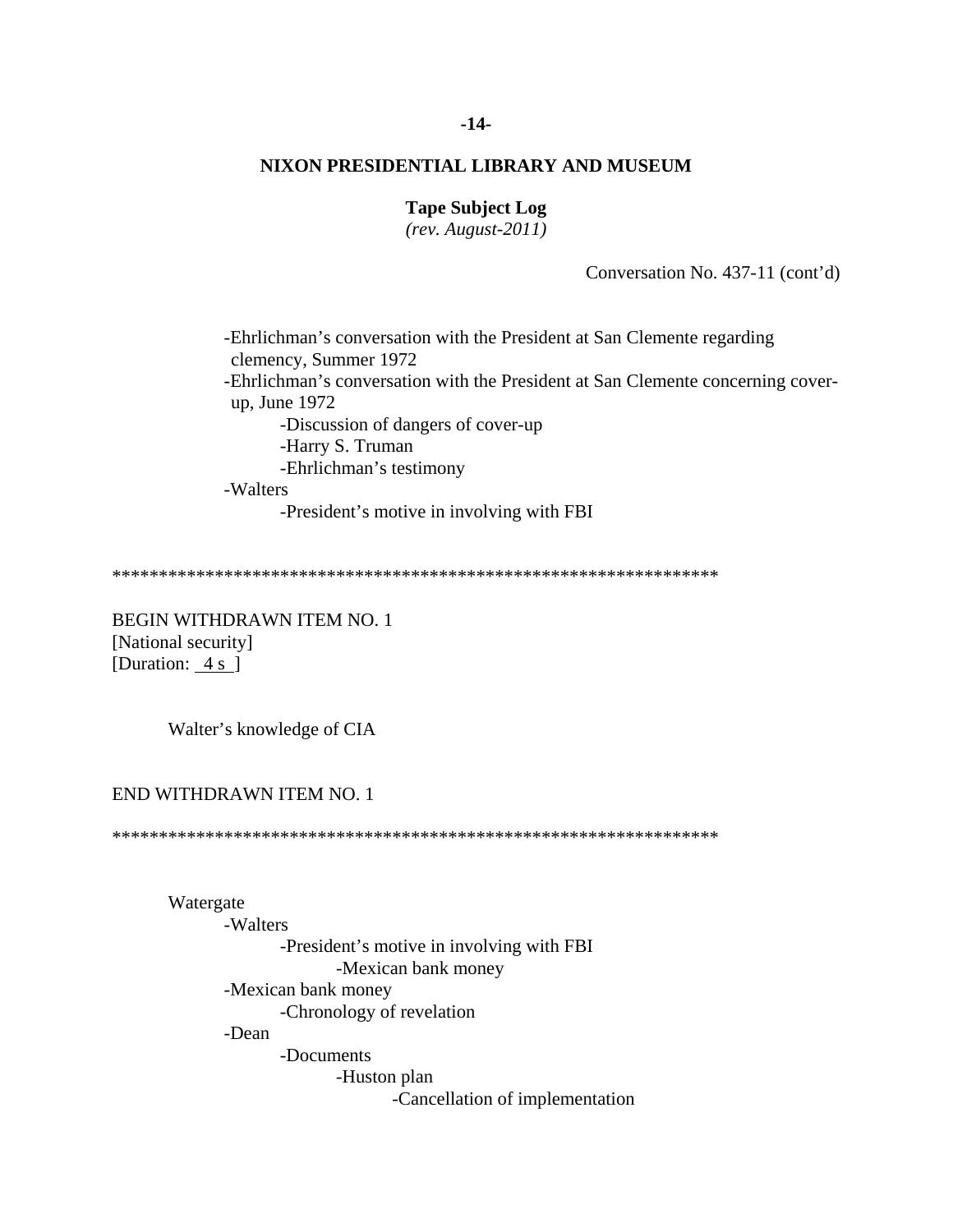#### $-15-$

# NIXON PRESIDENTIAL LIBRARY AND MUSEUM

## **Tape Subject Log**

 $(rev. August-2011)$ 

Conversation No. 437-11 (cont'd)

-Huston plan -Louis W. Tordella -Consideration by the President and Haldeman -Surreptitious entry and burglary -Meeting with law enforcement agency heads on coordinated action -Hoover's objections -Approval/cancellation

**BEGIN WITHDRAWN ITEM NO. 5** [Personal returnable] [Duration:  $2 \text{ m } 45 \text{ s }$ ]

#### END WITHDRAWN ITEM NO. 5

Watergate -Haldeman's possible public statement -Possible return to grand jury -Dean -Interview with Walter L. Cronkite -Need for full disclosure -Format -Possible demand for impeachment vote -Buzhardt and Haig -Impeachment -House of Representatives procedures -Bella S. Abzug -Buzhardt's strategy -National mood -Robert C. Odle, Jr.'s testimony before Ervin Committee -Separation from operations to plug leaks -Pentagon Papers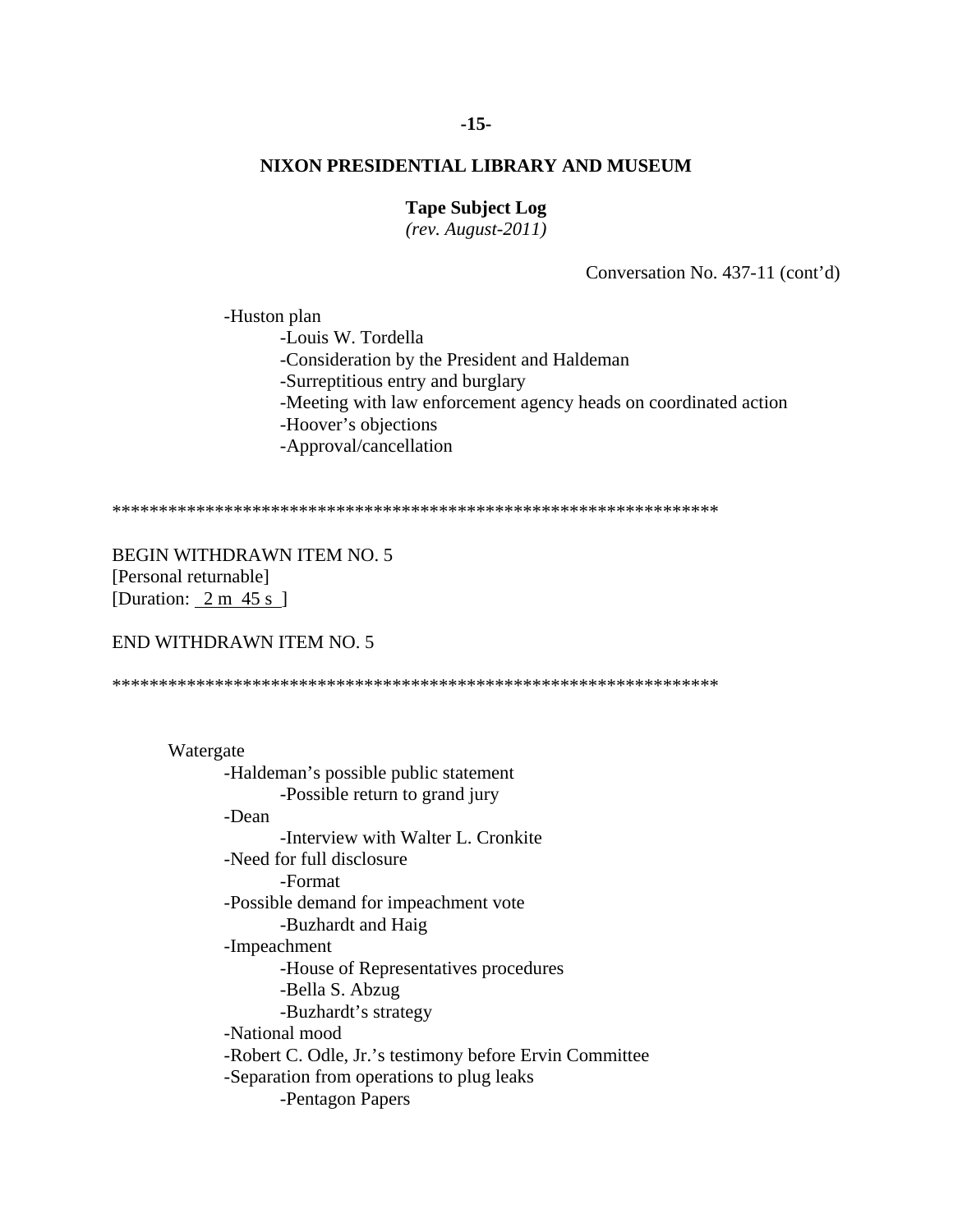**Tape Subject Log** 

*(rev. August-2011)* 

Conversation No. 437-11 (cont'd)

-John J. ("Jack") Caulfield and clemency -McCord's testimony, May 18 -Caulfield and the President -Samuel J. Ervin, Jr.'s statements -Mitchell and Jeb S[tuart] Magruder -Edward J. Gurney's statements -Caulfield's possible testimony -Need for full disclosure -Possible affidavits by Haldeman and Ehrlichman -Odle's testimony before Ervin Committee -Inaccuracy of press reports -*Washington Post* -Paper shredding -Visit to McCord's office -Eugenio Martinez's notebook -*Washington Post* -FBI -Ehrlichman -Possible resignation -Haldeman's resignation -Raymond K. Price, Jr. -Guilt -President, Haldeman and Ehrlichman -Impeachment -Resignation -Possible Senate trial -Resignation -Timing -Trial -Stewart J. O. Alsop's view -Andrew Johnson

The President talked with an unknown person at an unknown time between 12:49 pm and 1:52 pm.

[Conversation No. 437-11A]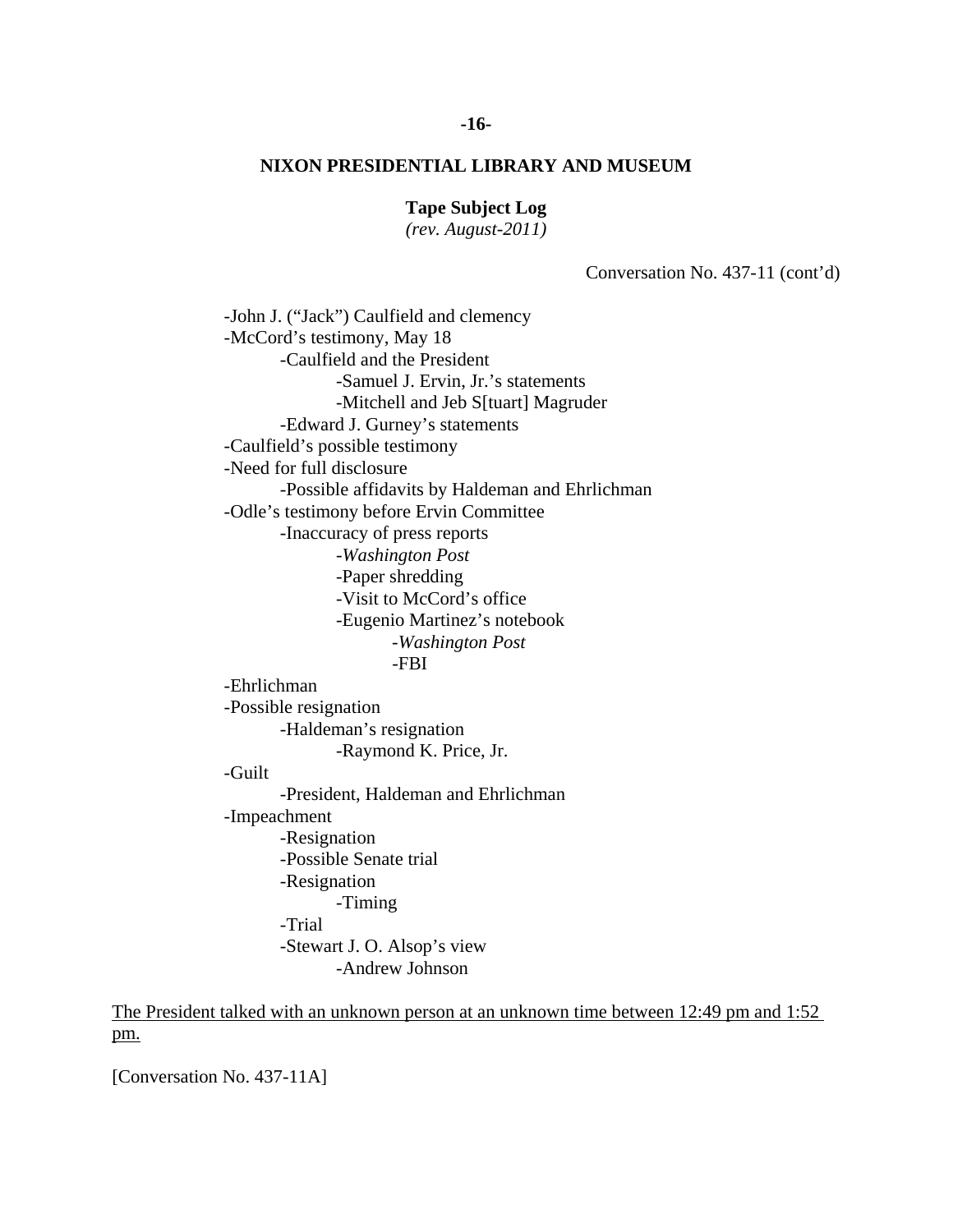## **-17-**

## **NIXON PRESIDENTIAL LIBRARY AND MUSEUM**

#### **Tape Subject Log**

*(rev. August-2011)* 

Conversation No. 437-11 (cont'd)

[Begin telephone conversation]

Unknown person [Haig ?]'s schedule

[End telephone conversation]

Haldeman's schedule

Watergate

 -White House strategy -Haig

Haldeman's schedule

Haldeman left at 1:52 pm.

Conversation No. 437-12

Date: May 18, 1973 Time: 1:55 pm - 2:55 pm Location: Old Executive Office Building

The President met with Alexander M. Haig, Jr.

 Watergate -Full disclosure -Television [TV] -Timing -President's conversation with H. R. Haldeman -J. Fred Buzhardt, Jr. -Full disclosure -Format -Content -Huston plan -Henry A. Kissinger wiretaps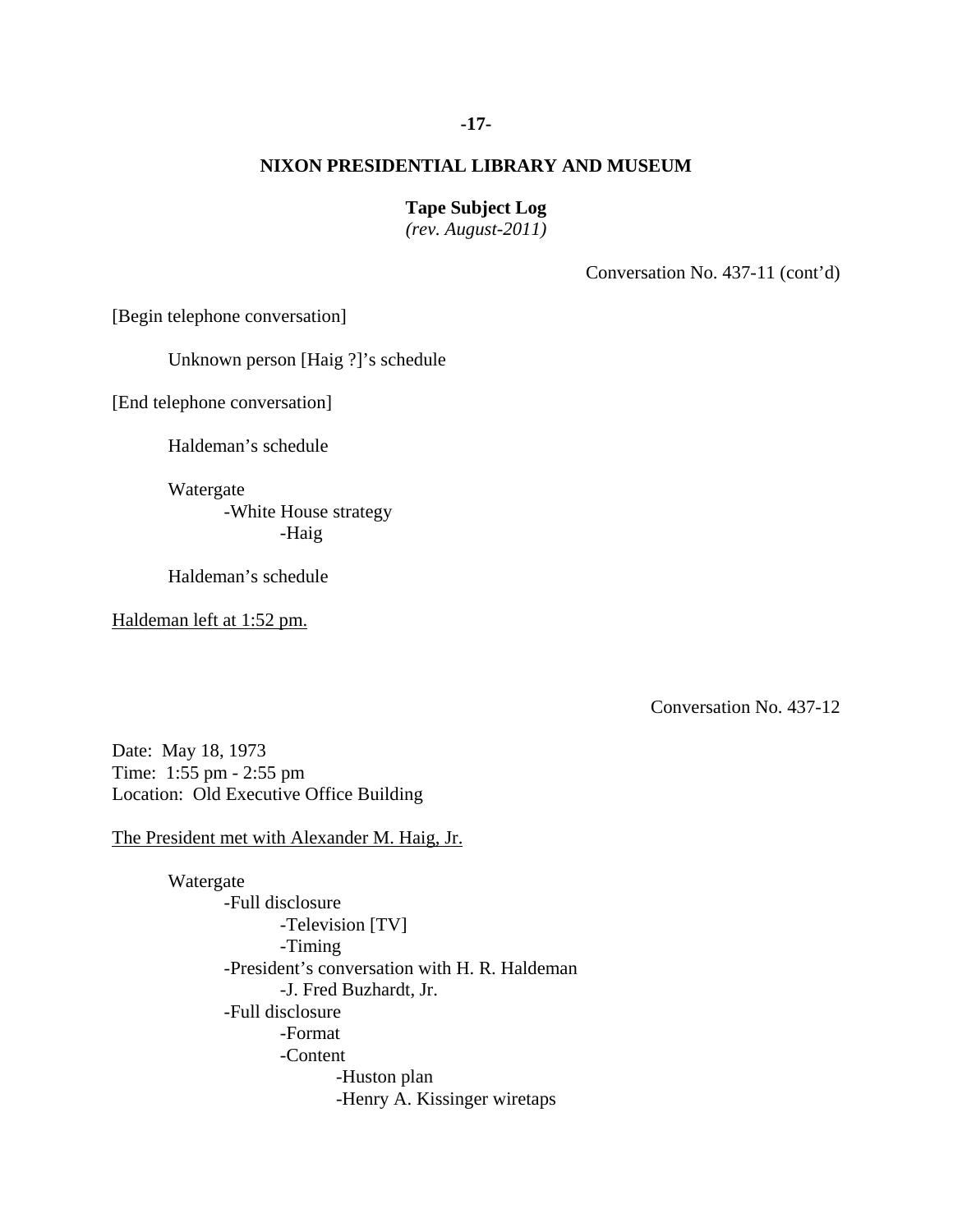#### **-18-**

### **NIXON PRESIDENTIAL LIBRARY AND MUSEUM**

#### **Tape Subject Log**

*(rev. August-2011)* 

Conversation No. 437-12 (cont'd)

Ronald L. Ziegler entered at 1:57 pm.

 Watergate -Full disclosure -Content -Handling of Huston plan -National security -Huston plan -J. Edgar Hoover's objections -Plugging leaks -John D. Ehrlichman and Egil ("Bud") Krogh, Jr. -Meeting among Haldeman, Ehrlichman, Richard M. Helms and Vernon A. Walters regarding Central Intelligence Agency [CIA] involvement -Mexican money -Bay of Pigs -Reason for restraining Federal Bureau of Investigation [FBI] investigation -National security -President's conversation with L[ouis] Patrick Gray -President's knowledge -John N. Mitchell -President's order for full disclosure -Ehrlichman and Haldeman -Timing -Content -Format -Televised speech and issuance of White Paper -Patrick J. Buchanan, Raymond K. Price, Jr. and Bryce N. Harlow -Harlow and Buzhardt -Ervin Committee -Senate Armed Services Committee -Memoranda of conversations [memcons] -Full disclosure -James W. McCord, Jr.'s testimony before Ervin Committee, May 18 -Samuel J. Ervin, Jr.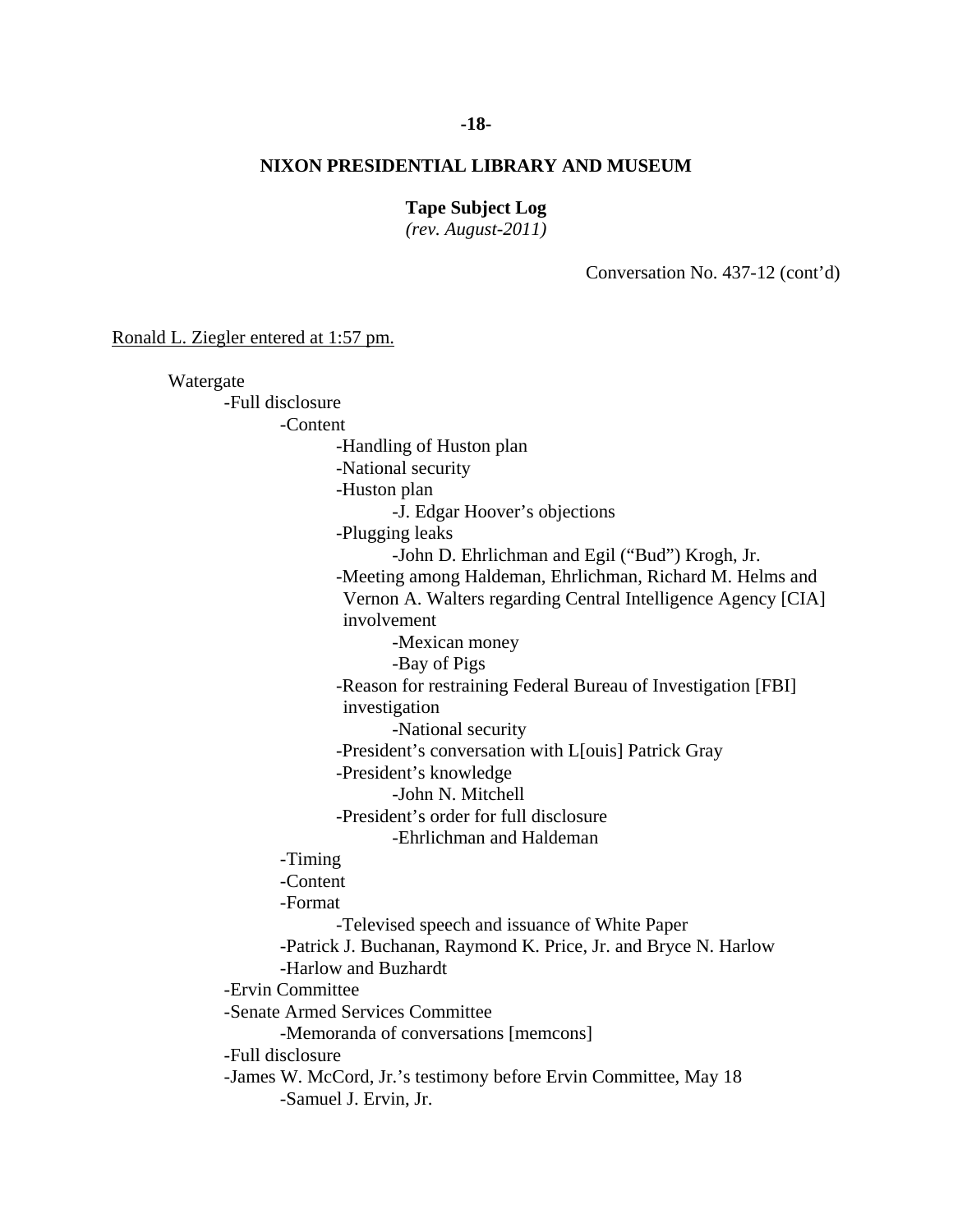#### **Tape Subject Log**

*(rev. August-2011)* 

Conversation No. 437-12 (cont'd)

-Ziegler's press briefing, May 18 -President's resignation -Full disclosure -Walters's memcons -Dangers of haste -Content -Format -Walters's memcons -Content -Gray -Possible release -Effect on President's actions -Possible White House statement -Congressional leaders -National security issues -Possible meeting with the President -Buzhardt -John W. Dean's allegations -President's possible speech -Ervin Committee -President's possible resignation -Impeachment -President's conversation with Haldeman -House of Representatives procedures -Possible effects -President's possible meeting with congressional leaders -Timing -Full disclosure -President's possible speech -Supplemental document -President's schedule -Congressional leaders -Stewart J. R. Alsop and Howard K. Smith -James R. Schlesinger and Helms -John C. Stennis -Walters's memcons -Possible release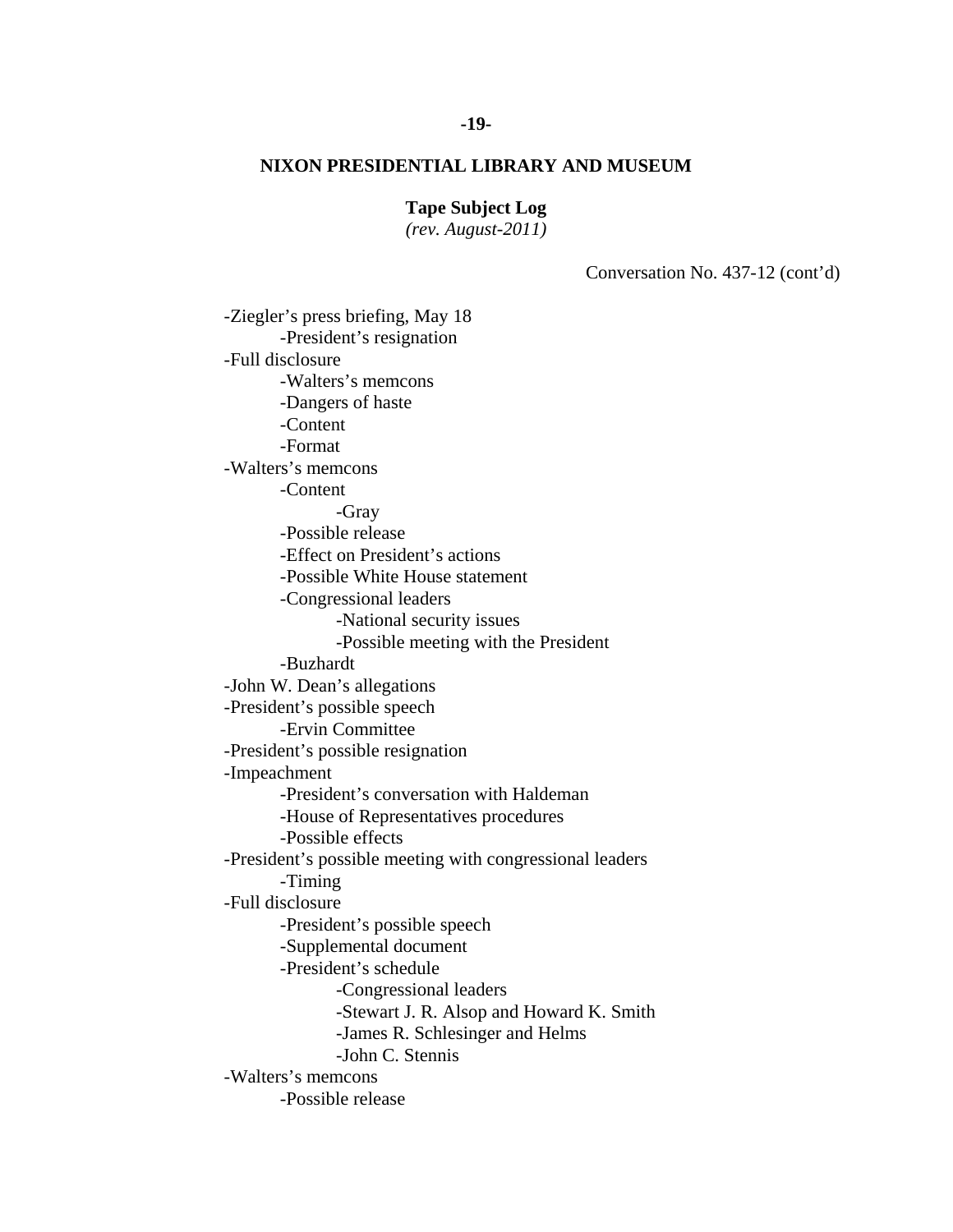#### **-20-**

# **NIXON PRESIDENTIAL LIBRARY AND MUSEUM**

# **Tape Subject Log**

*(rev. August-2011)* 

Conversation No. 437-12 (cont'd)

 -W[illiam] Stuart Symington -Clemency -John J. ("Jack") Caulfield -Charles W. Colson's conversation with President -E. Howard Hunt, Jr. -Ehrlichman's conversation with the President on beach in San Clemente -Dean's story -Ehrlichman's meeting in the President's office -President's possible offer -Cover-up -Possible documentation of President's role -President's conversation with Dean -Documentation of Haldeman's and Ehrlichman's roles -Dean's role -President's knowledge -\$350,000 -Herbert W. Kalmbach -Ehrlichman -Meeting with Dean, March 21 -William O. Bittman and Hunt -Search of White House files -Dean's conversations with the President -Haldeman's conversation with President -Ehrlichman -President's possible speech -Possible reaction of Ehrlichman and Haldeman -Cover-up -Possible actions of Haldeman and Ehrlichman -President's knowledge of \$350,000 -Clemency -Colson -Ehrlichman's conversation with President at San Clemente -President's reaction -Haldeman and Ehrlichman -Possible collaboration with prosecution -President's schedule -Congressional leaders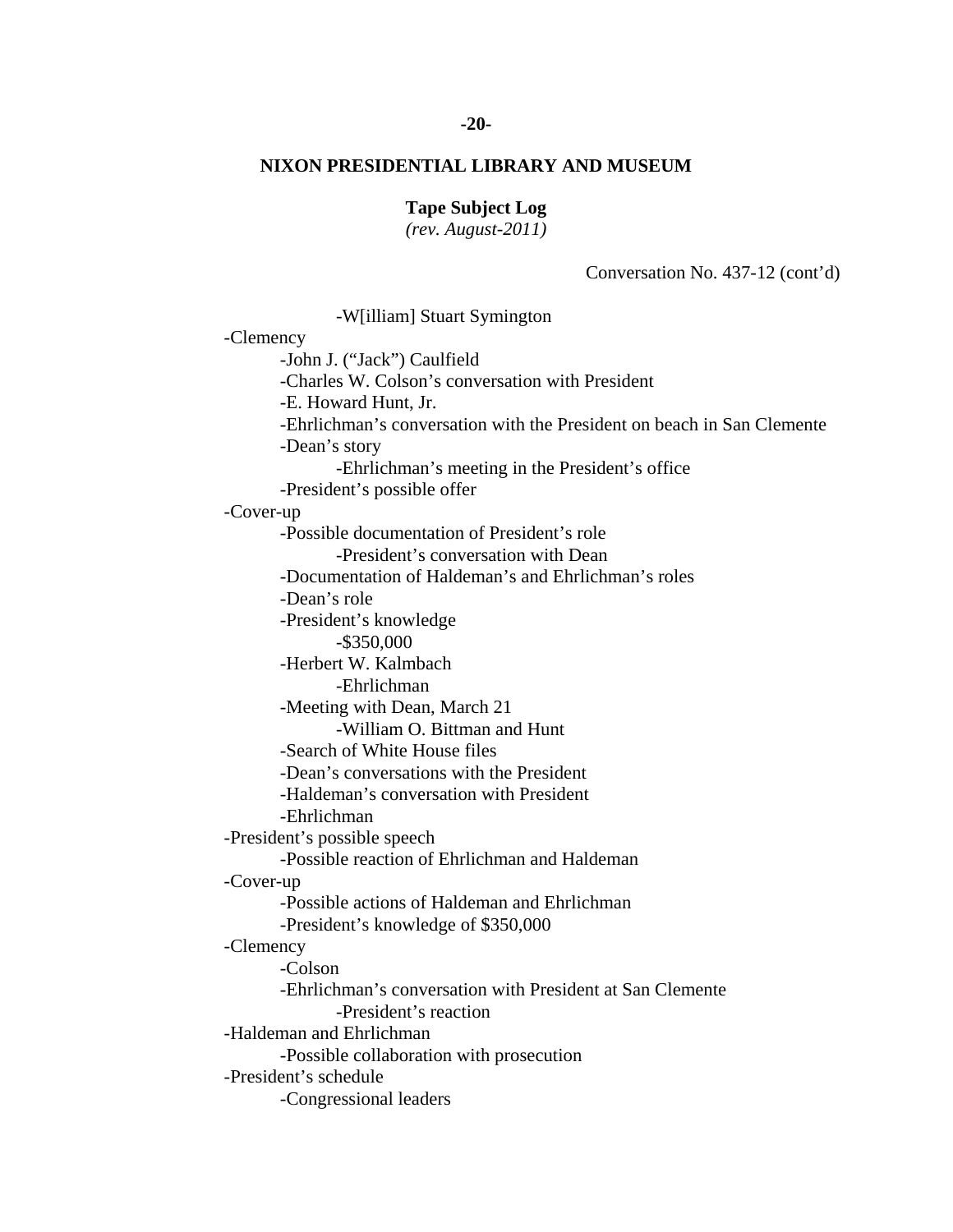## **Tape Subject Log**

*(rev. August-2011)* 

Conversation No. 437-12 (cont'd)

-Agenda -Plugging national security leaks -CIA -FBI -J. Edgar Hoover's recalcitrance -Plumbers -Egil ("Bud") Krogh, Jr. -Testimony -Edward M. ("Teddy") Kennedy -Chappaquiddick -Colson -President's knowledge -Krogh and David R. Young, Jr. -President's conversations with Colson -President's schedule -Congressional leadership -Investigations of Watergate -Buzhardt -Stennis -President's possible speech -Buchanan, Price and John K. Andrews, Jr. -Harlow -Lyndon K. ("Mort") Allin -Herbert G. Klein -Content -Ervin Committee hearings -Domestic intelligence -Need for full disclosure -Dean's documents -Compared to Pentagon Papers -Tom Huston's memos -Buzhardt -Possible release of White Paper -National security -Impeachment -Buzhardt's view -Allegations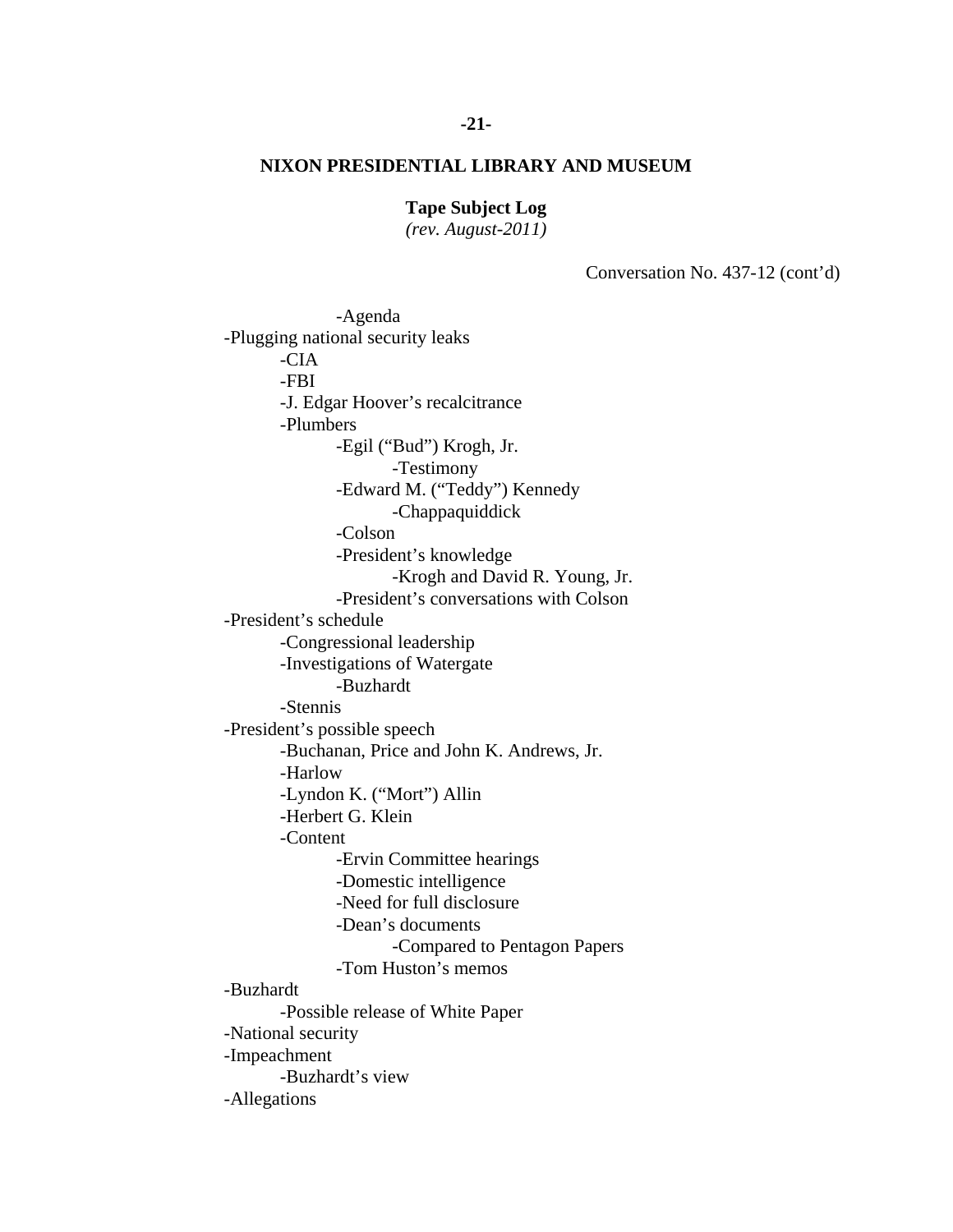### **Tape Subject Log**

*(rev. August-2011)* 

Conversation No. 437-12 (cont'd)

 -White House strategy -White Paper -Speech -Relationship of various activities -Walters's memcons -Possible affidavits by Haldeman and Ehrlichman -President's forthcoming speech -Price -Possible resignation -President's investigation -Dean and Ehrlichman -Resignations of Haldeman and Ehrlichman -Caulfield -Relationship with Mitchell -Chappaquiddick -Haldeman's schedule -Haldeman, Ehrlichman -Staff members' notes of meetings with the President -President's ownership -Haldeman's notes -President's possible resignation

Ziegler and Haig left at 2:55 pm.

Conversation No. 437-13

Date: May 18, 1973 Time: Unknown between 2:55 pm and 2:59 pm Location: Old Executive Office Building

The President met with Manolo Sanchez.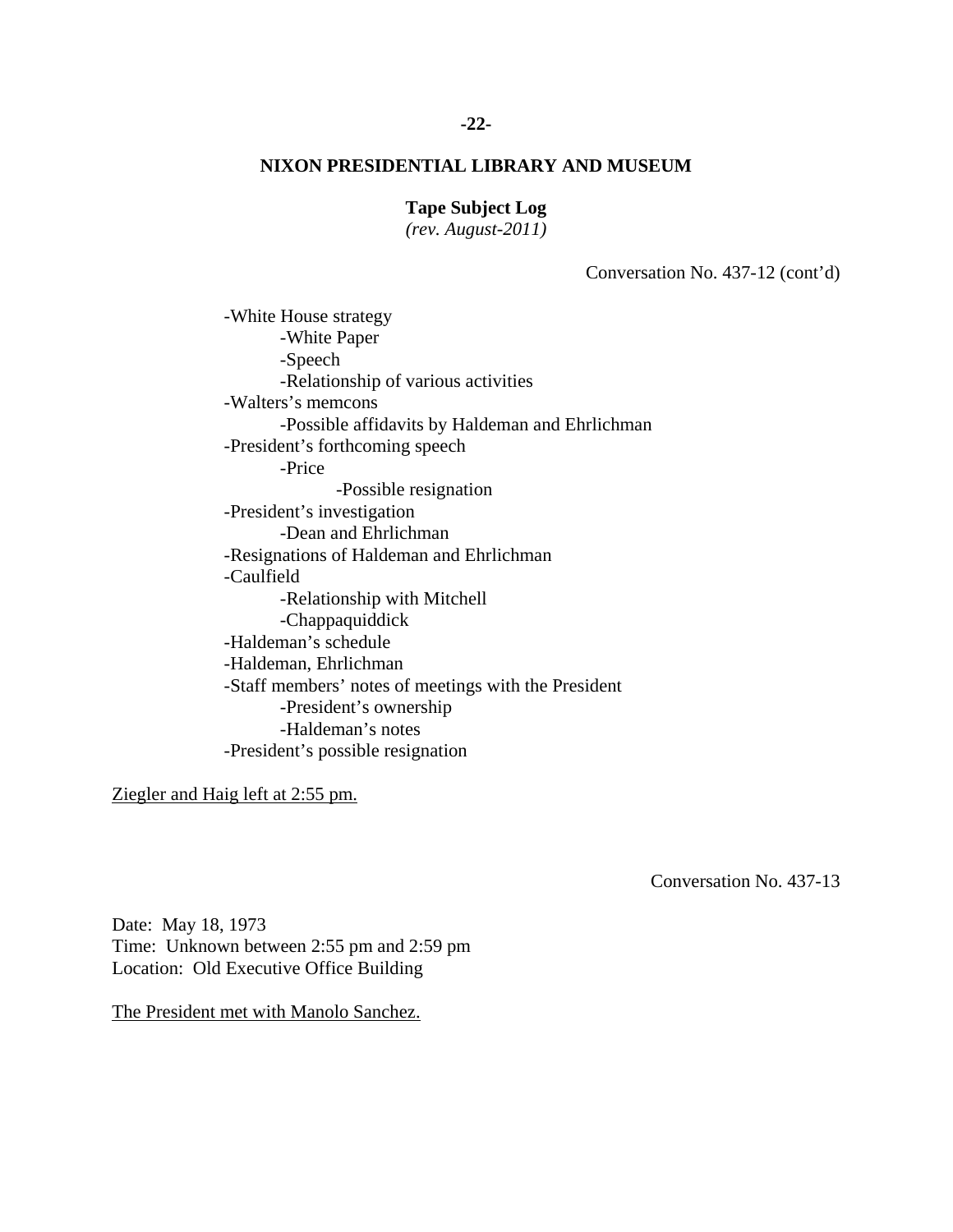## **-23-**

## **NIXON PRESIDENTIAL LIBRARY AND MUSEUM**

### **Tape Subject Log**

*(rev. August-2011)* 

Conversation No. 437-13 (cont'd)

\*\*\*\*\*\*\*\*\*\*\*\*\*\*\*\*\*\*\*\*\*\*\*\*\*\*\*\*\*\*\*\*\*\*\*\*\*\*\*\*\*\*\*\*\*\*\*\*\*\*\*\*\*\*\*\*\*\*\*\*\*\*\*\*\*

[Begin segment reviewed under deed of gift]

Refreshment

[End segment reviewed under deed of gift] \*\*\*\*\*\*\*\*\*\*\*\*\*\*\*\*\*\*\*\*\*\*\*\*\*\*\*\*\*\*\*\*\*\*\*\*\*\*\*\*\*\*\*\*\*\*\*\*\*\*\*\*\*\*\*\*\*\*\*\*\*\*\*\*\*

Sanchez left at an unknown time before 2:59 pm.

Conversation No. 437-14

Date: May 18, 1973 Time: 2:59 pm - 3:00 pm Location: Old Executive Office Building

The President met with Stephen B. Bull.

 President's schedule -Alexander M. Haig, Jr.'s conversation with Bull -Monday

Bull left at 3:00 pm.

Conversation No. 437-15

Date: May 18, 1973 Time: Unknown between 3:00 pm and 3:35 pm Location: Old Executive Office Building

The President met with Manolo Sanchez.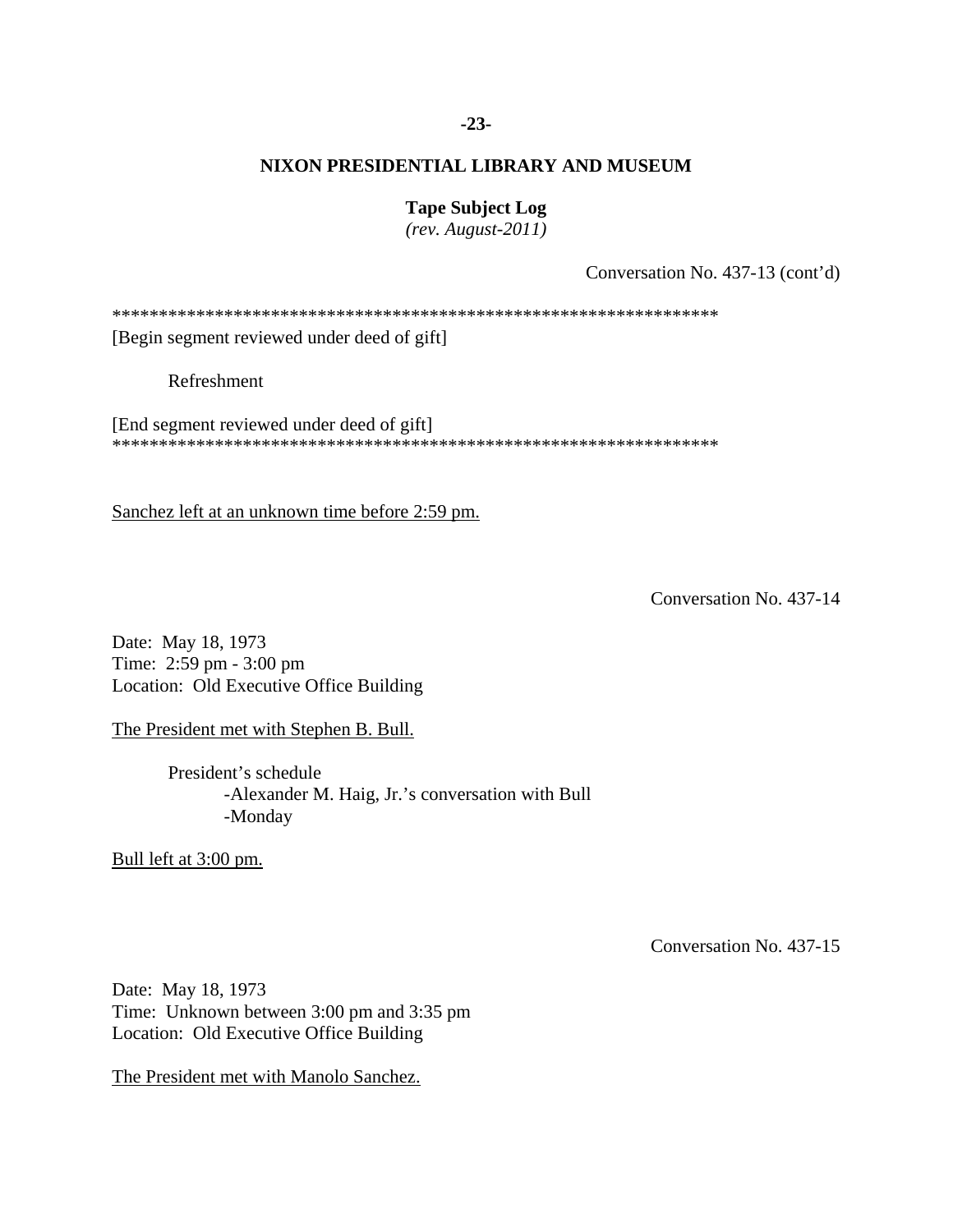## **-24-**

### **NIXON PRESIDENTIAL LIBRARY AND MUSEUM**

### **Tape Subject Log**

*(rev. August-2011)* 

Conversation No. 437-15 (cont'd)

\*\*\*\*\*\*\*\*\*\*\*\*\*\*\*\*\*\*\*\*\*\*\*\*\*\*\*\*\*\*\*\*\*\*\*\*\*\*\*\*\*\*\*\*\*\*\*\*\*\*\*\*\*\*\*\*\*\*\*\*\*\*\*\*\*

[Begin segment reviewed under deed of gift]

 President's schedule -Travel

> -Clothing -Raincoat

[End segment reviewed under deed of gift] \*\*\*\*\*\*\*\*\*\*\*\*\*\*\*\*\*\*\*\*\*\*\*\*\*\*\*\*\*\*\*\*\*\*\*\*\*\*\*\*\*\*\*\*\*\*\*\*\*\*\*\*\*\*\*\*\*\*\*\*\*\*\*\*\*

Sanchez left at an unknown time before 3:35 pm.

Conversation No. 437-16

Date: May 18, 1973 Time: Unknown between 3:00 pm and 3:35 pm Location: Old Executive Office Building

The President met with Manola Sanchez.

 President's schedule -*Sequoia* -Charles G. ("Bebe") Rebozo -H. R. ("Bob") Haldeman

Item for John K. Andrews, Jr. -Speech

Hart left at an unknown time before 3:35 pm.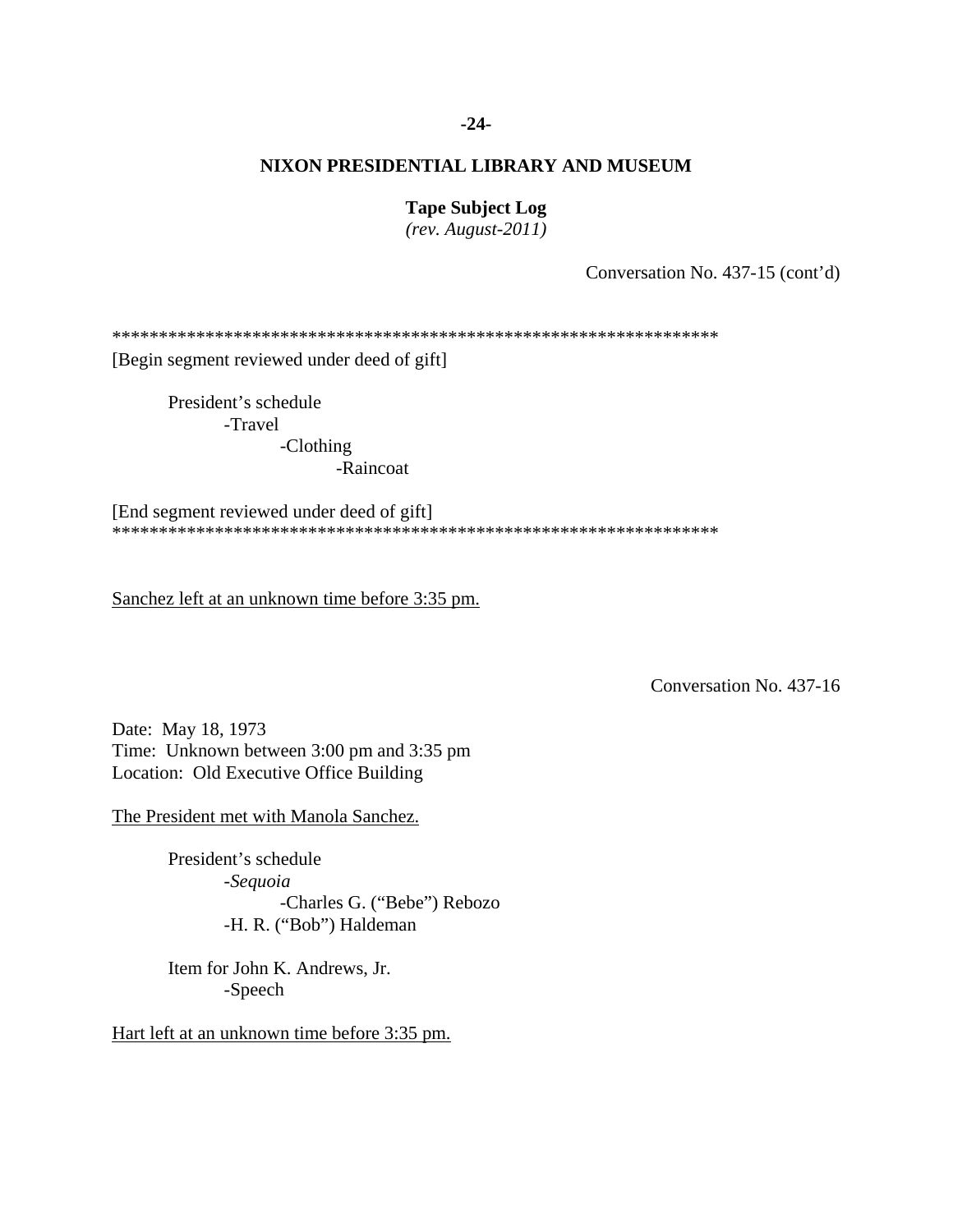## **-25-**

# **NIXON PRESIDENTIAL LIBRARY AND MUSEUM**

## **Tape Subject Log**

*(rev. August-2011)* 

Conversation No. 437-17

Date: May 18, 1973 Time: Unknown between 3:00 pm and 3:35 pm Location: Old Executive Office Building

The President talked with an unknown person [Alexander M. Haig, Jr. ?].

H. R. ("Bob") Haldeman

Conversation No. 437-18

Date: May 18, 1973 Time: Unknown between 3:00 pm and 3:35 pm Location: Old Executive Office Building

The President talked with an unknown person [Alexander M. Haig, Jr.?].

 Watergate [?] -White House response -National security -Support of US

Conversation No. 437-19

Date: May 18, 1973 Time: 3:35pm - 4:34 pm Location: Old Executive Office Building

The President met with H. R. ("Bob") Haldeman.

 Watergate -Haldeman's previous meeting with Alexander M. Haig, Jr.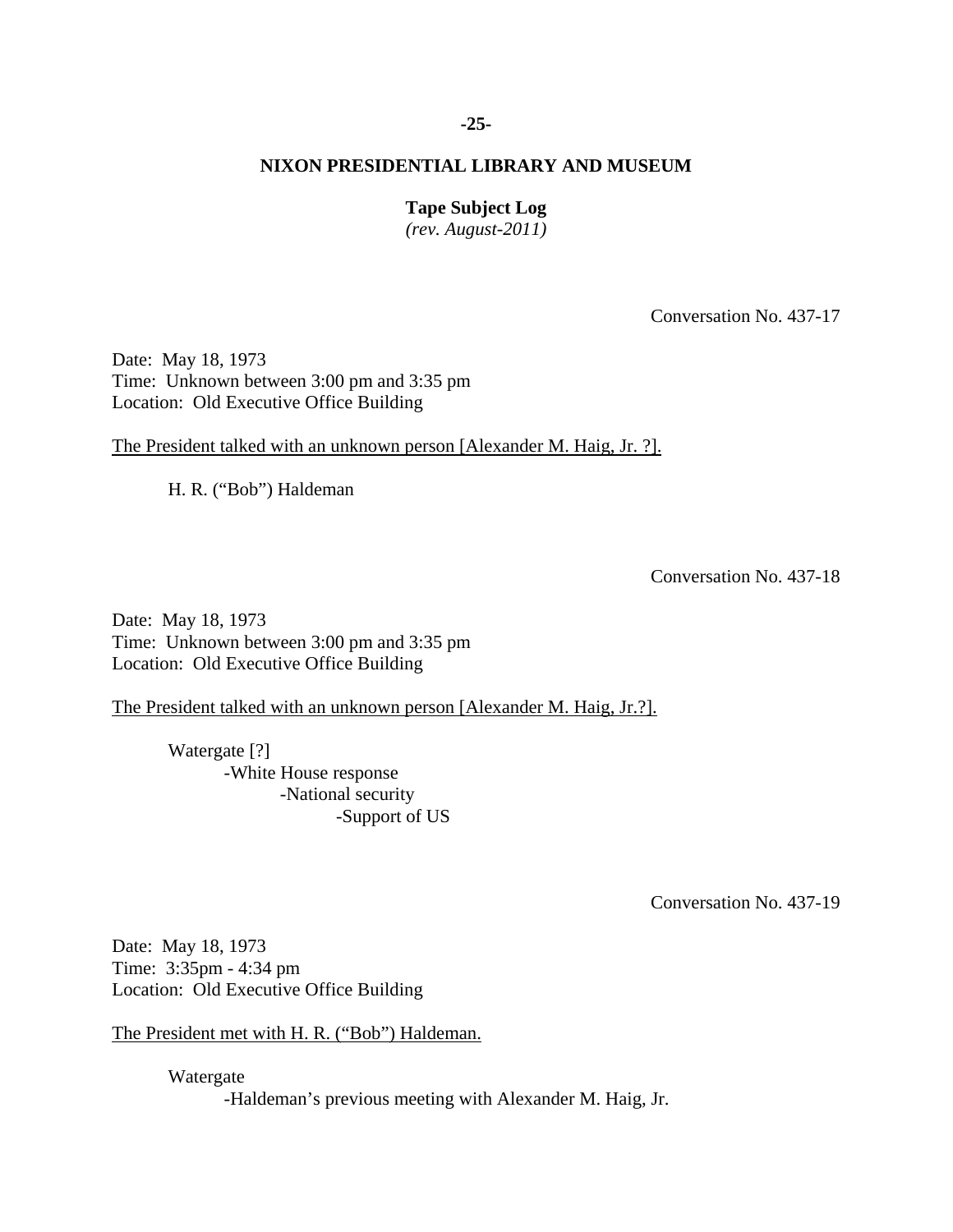# **-26-**

# **NIXON PRESIDENTIAL LIBRARY AND MUSEUM**

## **Tape Subject Log**

*(rev. August-2011)* 

Conversation No. 437-19 (cont'd)

 -John D. Ehrlichman -Suspicions -Attitude toward facts -Opinions regarding the President -Desire for full disclosure -Full disclosure -President's speech -White Paper -Effect on Ehrlichman and Haldeman -John J. Wilson's opinion -President's conversation with Henry E. Petersen and Richard G. Kleindienst, April 15 -Resignations -Haldeman, Ehrlichman and John W. Dean III -Importance of the President's continuance in office -Pardons -Haldeman and Ehrlichman -John N. Mitchell -Haldeman and Ehrlichman -Innocence -Possible indictments -President's knowledge -\$350,000 used for cover-up -Haldeman's knowledge -Herbert W. Kalmbach's activities -Ehrlichman -Staff members' memoranda of conversation [memcons] and notes -President's ownership -Executive privilege -President's conversations with Haldeman -Purpose -Executive privilege -Purpose -Coverage -Ehrlichman's possible release of information -Ervin Committee -Dean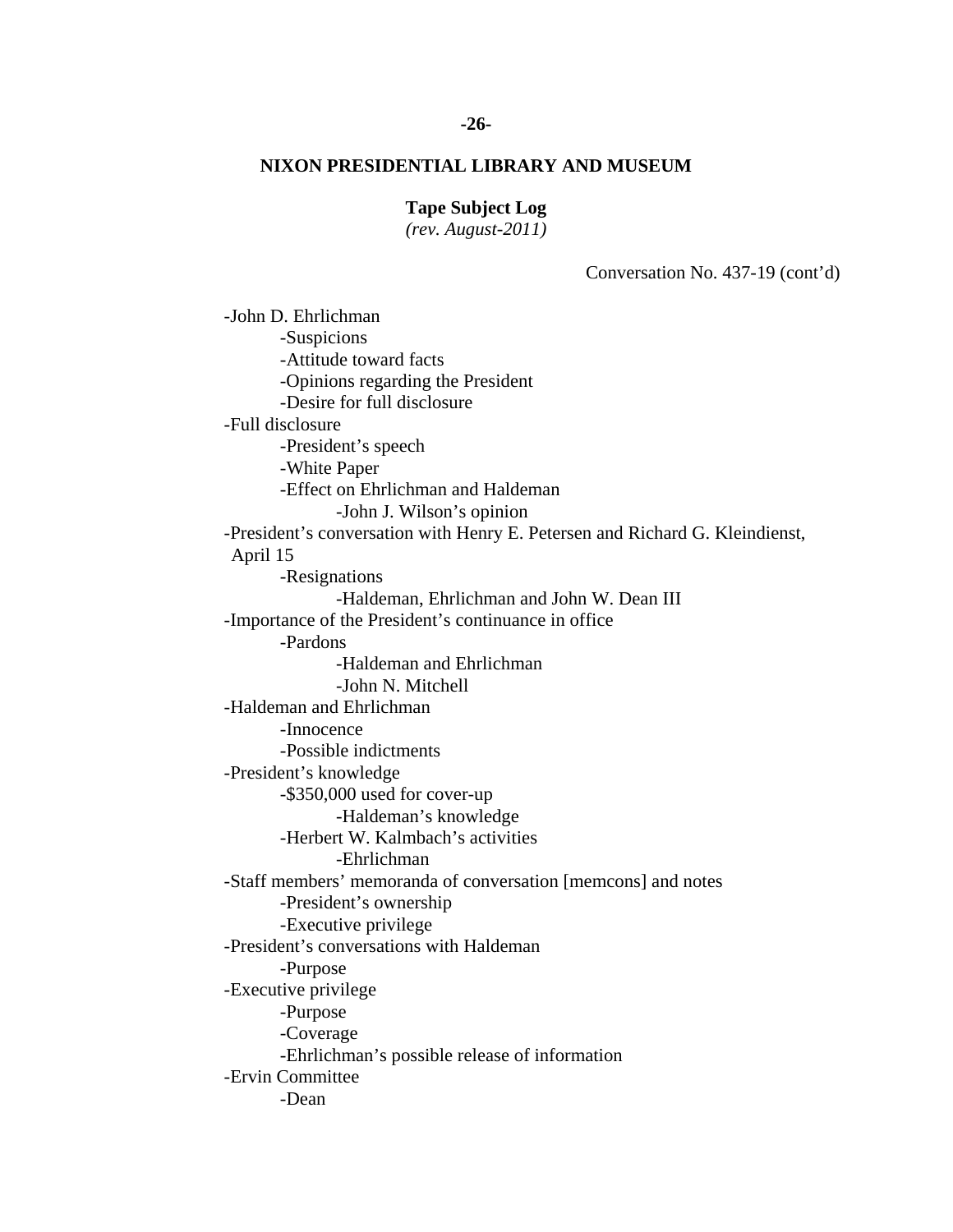#### **-27-**

## **NIXON PRESIDENTIAL LIBRARY AND MUSEUM**

**Tape Subject Log** 

*(rev. August-2011)* 

Conversation No. 437-19 (cont'd)

 -Bruce A. Kehrli -Attempts to involve President -President's schedule logs -Possible future allegations -Dean -President's forthcoming speech -\$350,000 -President's knowledge -Haldeman's knowledge -Need for full disclosure and avoidance of lying -Clemency -Ehrlichman's conversation with the President at San Clemente -Ehrlichman's defense -Presidency -Full disclosure -Issuance of White Paper -President's forthcoming speech -Content -Wiretaps -Henry A. Kissinger's involvement -Plumbers -J. Edgar Hoover -John J. ("Jack") Caulfield and Charles W. Colson -Caulfield -Activities -Ehrlichman and Dean -Conversation with James W. McCord regarding clemency -Mitchell -Bugging -Approval -Ehrlichman's possible statement -Conversation with the President at San Clemente regarding clemency -President's approval -Money -Ehrlichman's knowledge -President's knowledge -Purpose for raising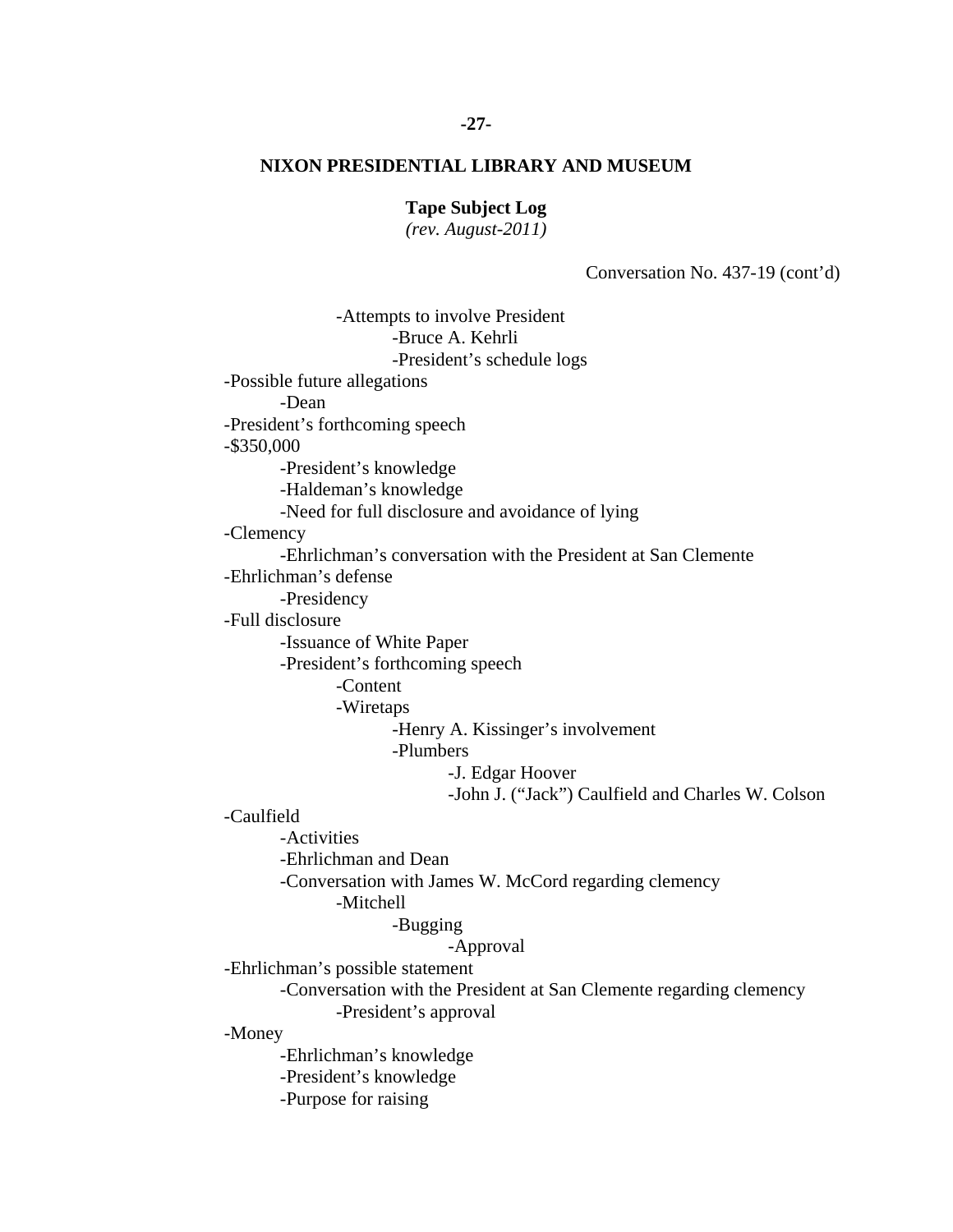# **-28-**

# **NIXON PRESIDENTIAL LIBRARY AND MUSEUM**

# **Tape Subject Log**

*(rev. August-2011)* 

Conversation No. 437-19 (cont'd)

| -Kalmbach<br>-President's knowledge                                                               |  |
|---------------------------------------------------------------------------------------------------|--|
| -Timing                                                                                           |  |
| -Dean                                                                                             |  |
| -Feelings concerning Ehrlichman                                                                   |  |
| -Meeting with the President and Haldeman, March 21                                                |  |
| -Subornation of perjury                                                                           |  |
| -Guilt of Mitchell and Jeb S[tuart] Magruder                                                      |  |
| -Planning and approval                                                                            |  |
| -McCord                                                                                           |  |
| -Mitchell, Dean, Liddy                                                                            |  |
| -Dean                                                                                             |  |
| -Veracity                                                                                         |  |
| -Role                                                                                             |  |
| -Central Intelligence Agency [CIA]                                                                |  |
| -Attempt to put Watergate defendants on payroll                                                   |  |
| -Meeting with Haldeman and Ehrlichman                                                             |  |
| -Federal Bureau of Investigation [FBI] and CIA                                                    |  |
| -President's subsequent order to Haldeman and Ehrlichman<br>-Meeting with Haldeman and Ehrlichman |  |
| -Haldeman's and Ehrlichman's meeting with Lt. Gen. Vernon A.                                      |  |
| Walters and Richard M. Helms                                                                      |  |
| -National security                                                                                |  |
| -Walters's conversation with L. Patrick Gray                                                      |  |
| -Mitchell                                                                                         |  |
| -Mitchell                                                                                         |  |
| -Role                                                                                             |  |
| -Robert L. Vesco                                                                                  |  |
| -William J. Casey                                                                                 |  |
| -Vesco                                                                                            |  |
| -Ehrlichman                                                                                       |  |
| -F. Donald A. Nixon                                                                               |  |
|                                                                                                   |  |
| Spiro T. Agnew<br>Condination Monderd                                                             |  |

-Grand jury in Maryland

\$65,000 for Lowell P. Weicker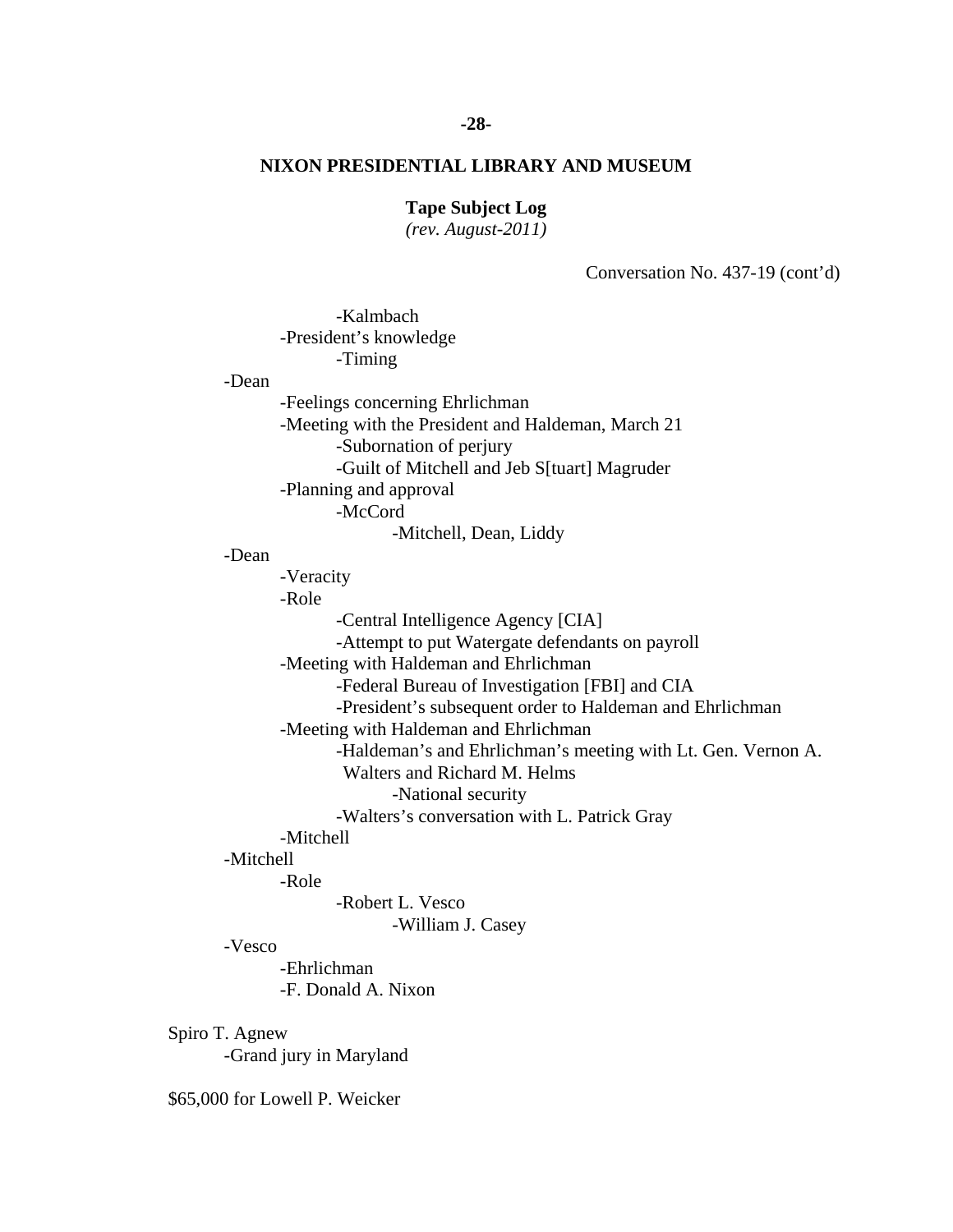#### $-29-$

# NIXON PRESIDENTIAL LIBRARY AND MUSEUM

## **Tape Subject Log**

 $(rev. August-2011)$ 

Conversation No. 437-19 (cont'd)

Watergate -Ervin Committee -Kehrli's testimony -Edward J. Gurney -Haldeman's possible testimony -Effect on possible prosecutions -Comparison to Bobby G. Seale case

**BEGIN WITHDRAWN ITEM NO. 5** [National security] [Duration:  $26 s$ ]

END WITHDRAWN ITEM NO. 5

Watergate -Haldeman and Ehrlichman -Possible trials -Administration's other agenda items -Soviet Union -People's Republic of China [PRC] -Problem of documentation -President's possible resignation -Impeachment -House of Representatives procedures -Popular support for the President -Haig -Raymond K. Price, Jr. and Leonard Garment -President's possible response -Ehrlichman -Possible speech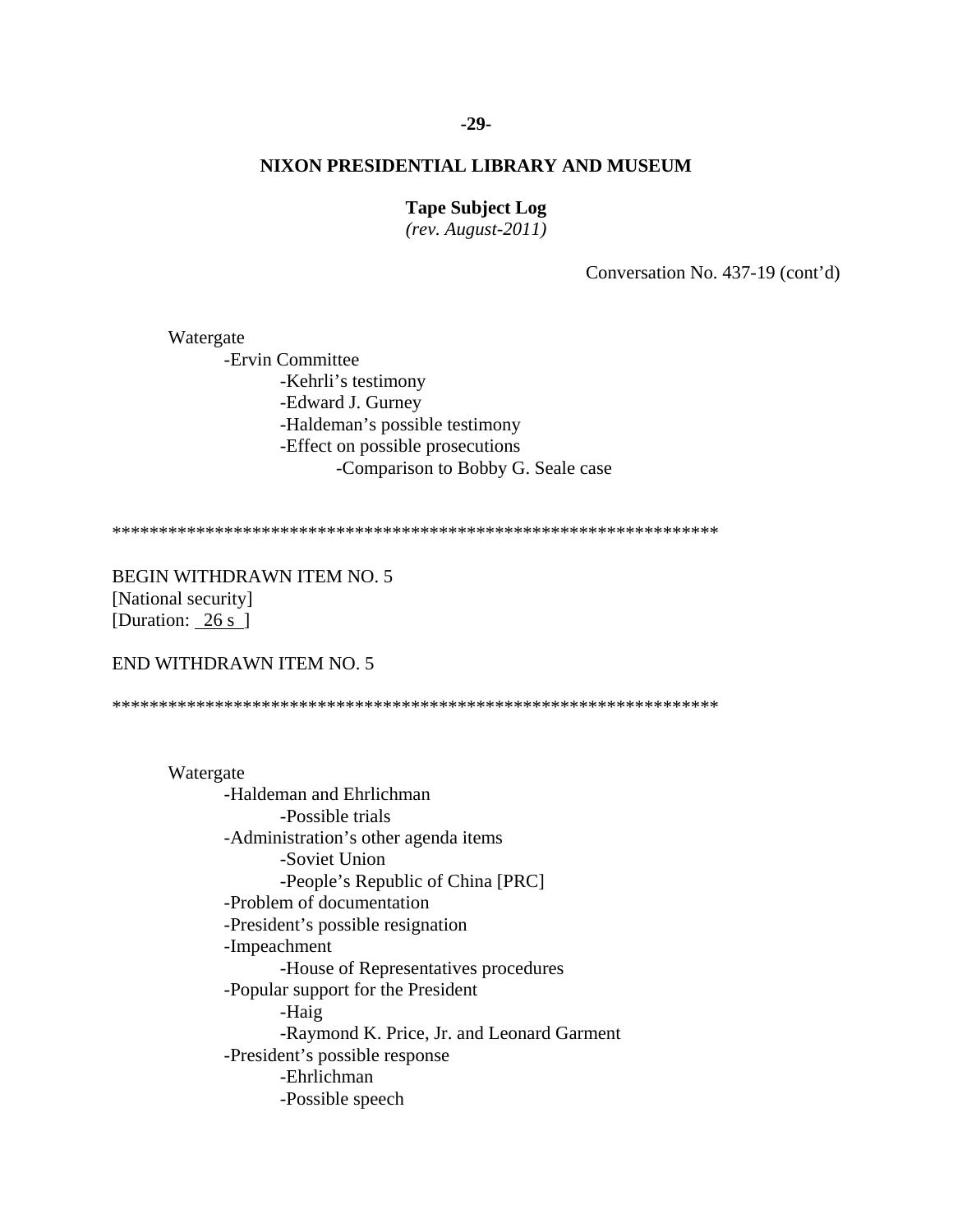## **Tape Subject Log**

*(rev. August-2011)* 

Conversation No. 437-19 (cont'd)

 -Tone and content -Caulfield -Colson -Dean -Ehrlichman -Conversation with McCord regarding immunity -Position in government -Treasury Department -Mitchell -Role -Possible testimony -Presidency -Dean -Haldeman and Ehrlichman -Dean -Statements regarding meetings with the President -Kleindienst -Possible conversations with Mitchell -Role -Motives -Attempted CIA cover-up -Walters's memcons -Dean -Role -Motives -Appearance with Walter L. Cronkite, Jr., May 17 -Desire for immunity -Possible deal with Justice Department -Haldeman and Ehrlichman -Possible evidence against Haldeman and Ehrlichman -Mitchell -Guilt -Vesco -F. Donald A. Nixon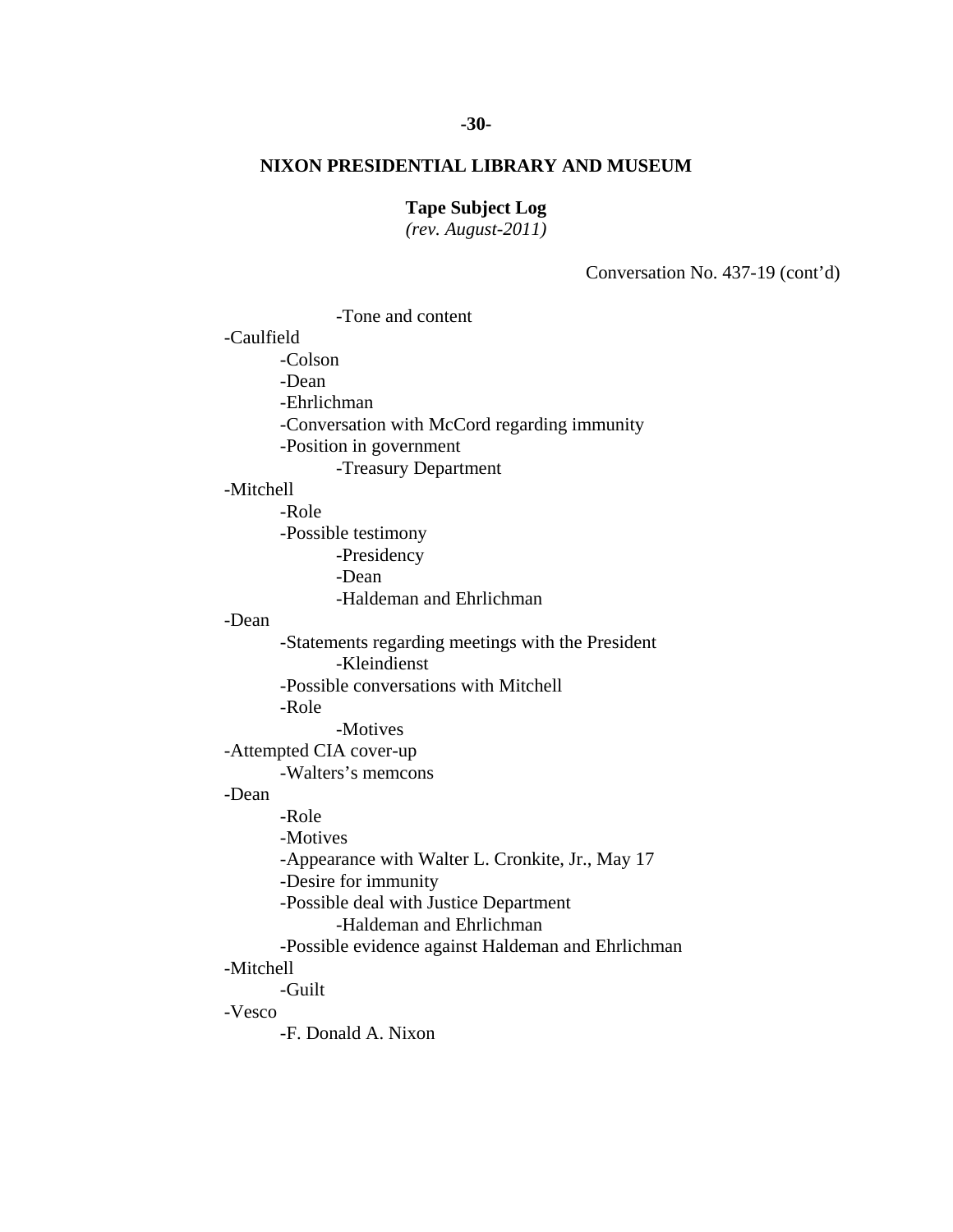## $-31-$

## NIXON PRESIDENTIAL LIBRARY AND MUSEUM

#### **Tape Subject Log**

 $(rev. August-2011)$ 

Conversation No. 437-19 (cont'd)

[Begin segment reviewed under deed of gift]

Watergate

-Vesco

-F. Donald A. Nixon -Activities

[End segment reviewed under deed of gift] 

Watergate -Vesco -Mitchell -Maurice H. Stans -Mitchell -Mitchell -Perjury -Robert C. Odle, Jr.'s testimony -Role in campaign -Magruder's possible testimony -Magruder -Possible testimony -Meeting with Mitchell and Frederick La Rue -President's forthcoming speech on full disclosure -Need for truth -Fundraising -Ehrlichman

**BEGIN WITHDRAWN ITEM NO. 6** [Statute] [Duration:  $\frac{50 \text{ s}}{ }$ ]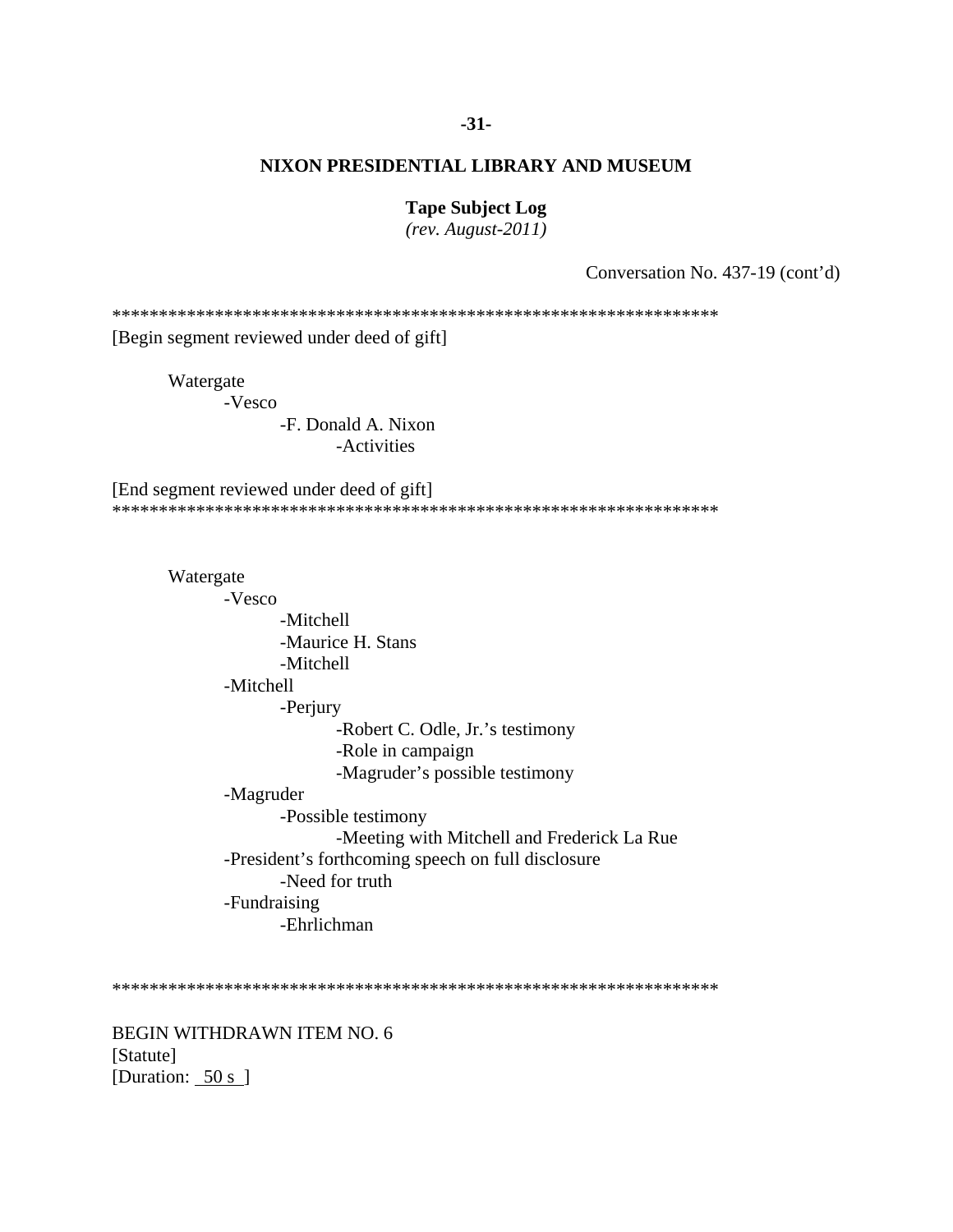## $-32-$

# NIXON PRESIDENTIAL LIBRARY AND MUSEUM

#### **Tape Subject Log**

 $(rev. August-2011)$ 

Conversation No. 437-19 (cont'd)

#### END WITHDRAWN ITEM NO. 6

Watergate -Fundraising -President's knowledge -Motive -Payment of legal expenses -Odle -Gordon C. Strachan -Strachan -Magruder's possible testimony -Bugging reports -Wiretaps -President's access to reports -Kissinger

**BEGIN WITHDRAWN ITEM NO. 8** [Statute] [Duration:  $2 \text{ m}$ ]

# END WITHDRAWN ITEM NO. 8

Watergate -President's forthcoming speech -Walters -Timing -Committee hearings -Caulfield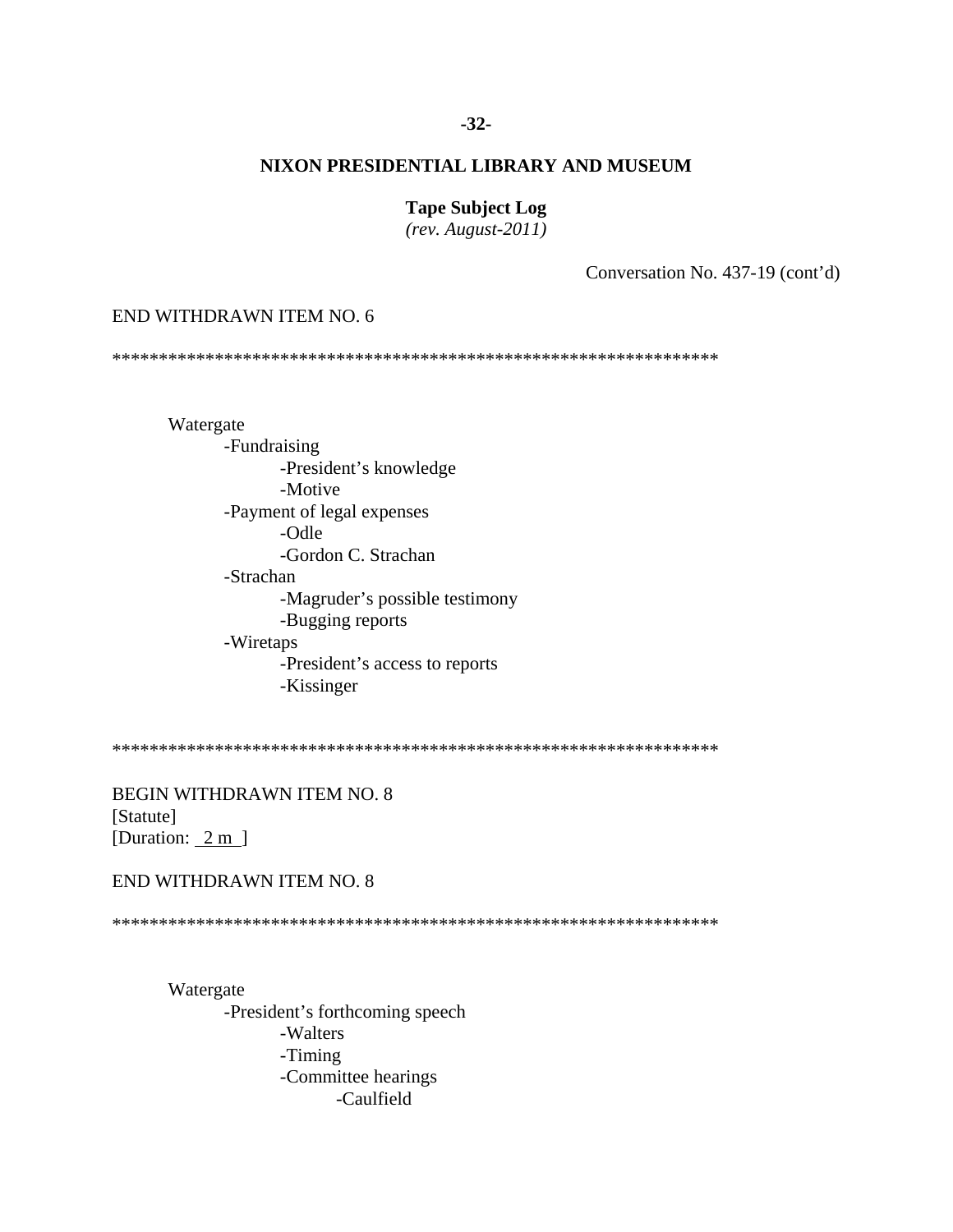#### **Tape Subject Log**

*(rev. August-2011)* 

Conversation No. 437-19 (cont'd)

 -Need for truth -Content -Ervin Committee -Witness list -Haldeman, Ehrlichman and Mitchell -Schedule -Motive -Hearings -Members -Samuel J. Ervin, Jr. -Joseph M. Montoya -Daniel K. Inouye -Howard H. Baker, Jr. -Quotes from *Washington Post* -Gurney -Weicker -Haldeman's forthcoming conversation with Haig -President's forthcoming speech -Possible effects -White Paper -Haldeman's possible review -Statements by Ehrlichman and Haldeman -President's forthcoming speech -Timing President's schedule -Camp David -Norfolk, Virginia Watergate -President's forthcoming speech -Viewers' possible reaction -Tone -President's possible response -President's role in world -Effect on the President -Aims of the President's opponents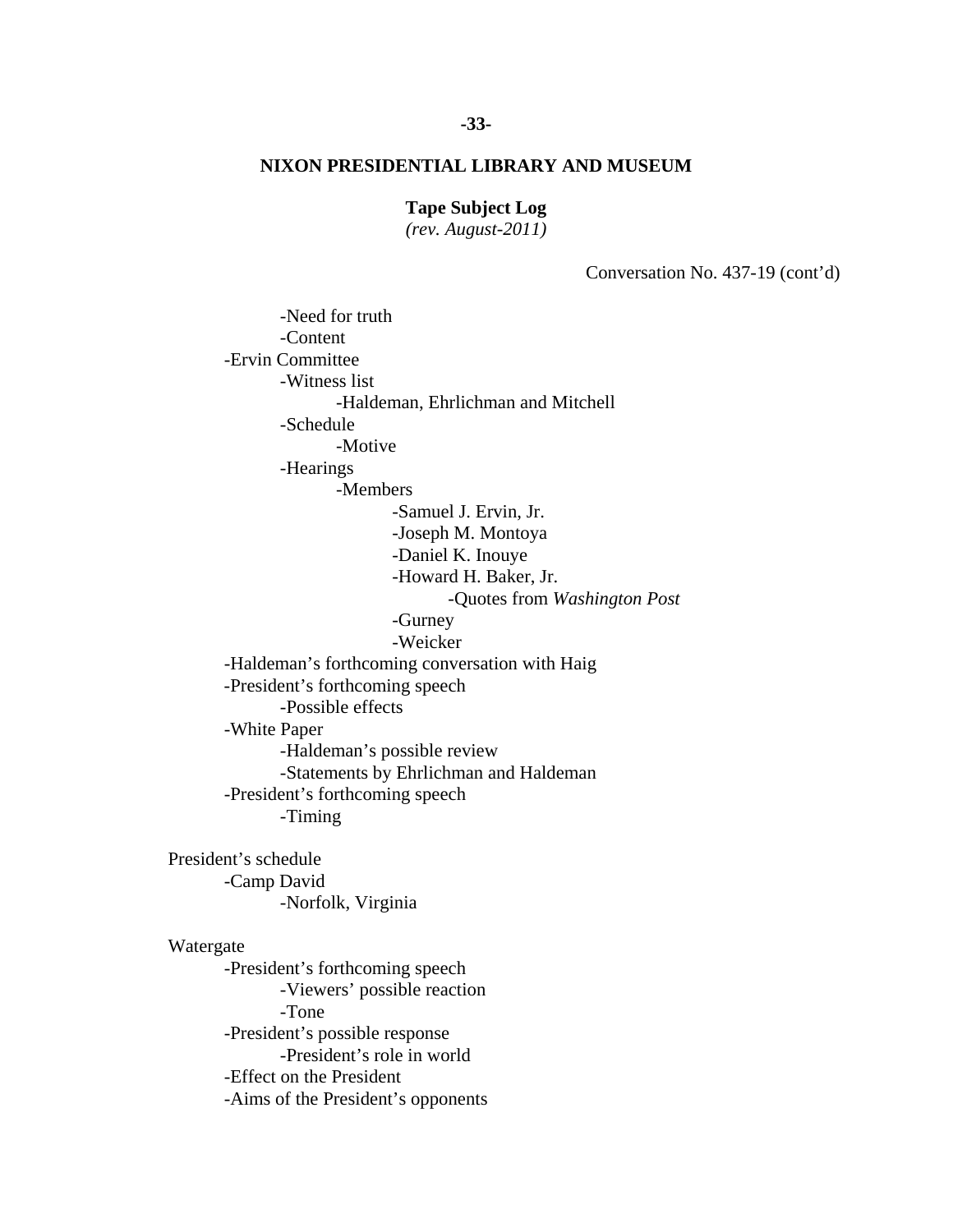### **Tape Subject Log**

*(rev. August-2011)* 

Conversation No. 437-19 (cont'd)

 -Payoff to William Bittman -Colson -Role -Caulfield -President's possible response -President's enemies -Resignation -Effects -President -Nation -World -President's role -Ehrlichman -Conversations with President regarding payoff -Hunt -Colson -Conversation with President regarding Hunt -Dorothy Hunt's death -Possible actions -Dean -Possible White House response -Ziegler -Role -Subornation of perjury -Magruder -Conversation with Liddy regarding Mitchell, June 19 -Subsequent conversation with Ehrlichman and Haldeman -Timing -Content -President's statement to Henry E. Petersen -Conversations with Haldeman -O'Brien -Magruder -Mitchell's meeting in Haldeman's office, March 22 -Dean -Possible telephone conversations from Camp David to President -White House response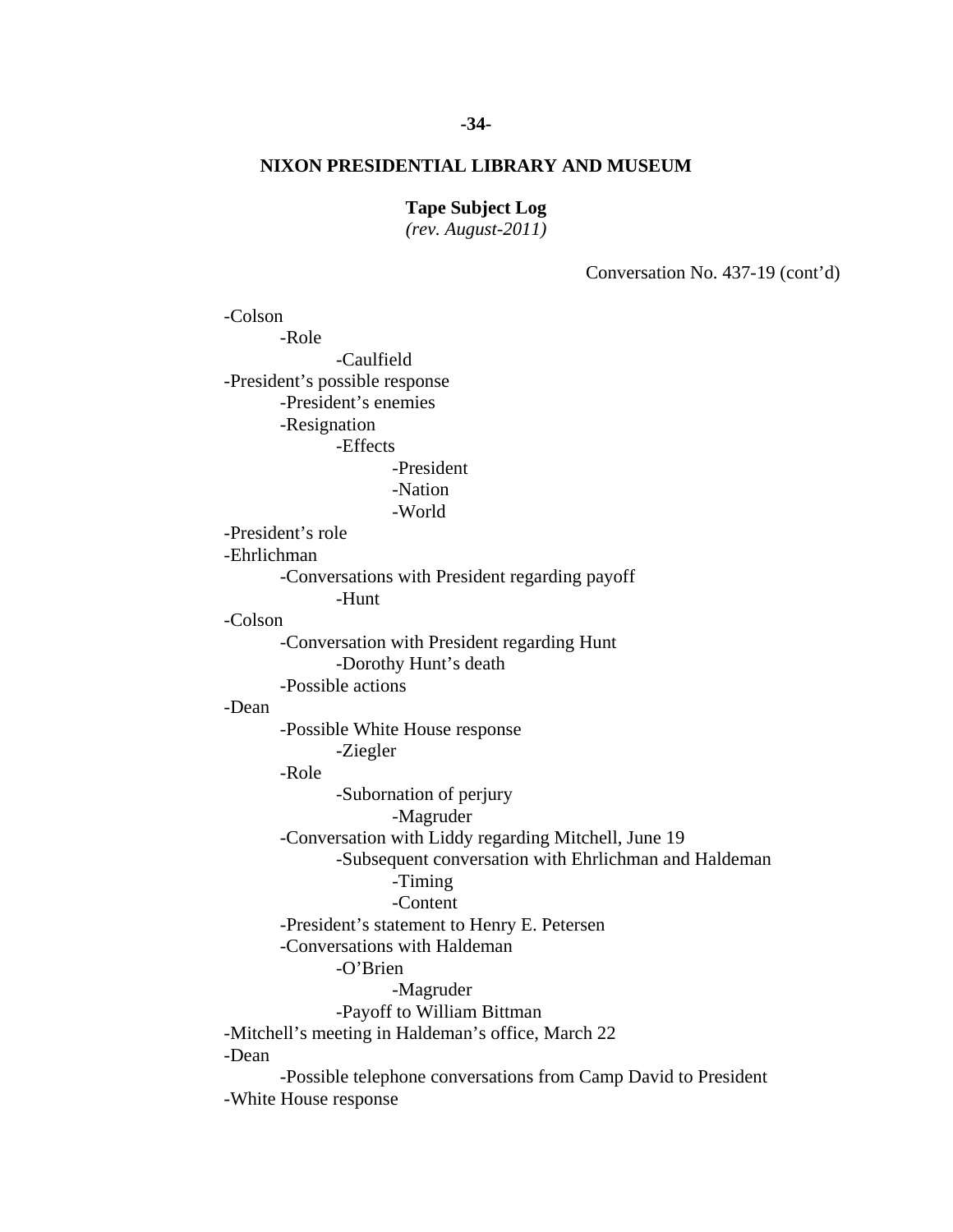#### **Tape Subject Log**

*(rev. August-2011)* 

Conversation No. 437-19 (cont'd)

-Protection of Ehrlichman and Haldeman -Veracity -Ziegler [?] -Ehrlichman -Meeting arrangement -President's role -President's assurance

Haldeman left at 4:34 pm.

Conversation No. 437-20

Date: May 18, 1973 Time: Unknown between 4:34 pm and 5:00 pm Location: Old Executive Office Building

The President talked with an unknown person [Alexander M. Haig, Jr.?].

Unknown person's schedule -President's previous conversation with H. R. ("Bob") Haldeman

Conversation No. 437-21

Date: May 18, 1973 Time: Unknown between 4:34 pm and 5:00 pm Location: Old Executive Office Building

The President met with Manolo Sanchez.

\*\*\*\*\*\*\*\*\*\*\*\*\*\*\*\*\*\*\*\*\*\*\*\*\*\*\*\*\*\*\*\*\*\*\*\*\*\*\*\*\*\*\*\*\*\*\*\*\*\*\*\*\*\*\*\*\*\*\*\*\*\*\*\*\* [Begin segment reviewed under deed of gift]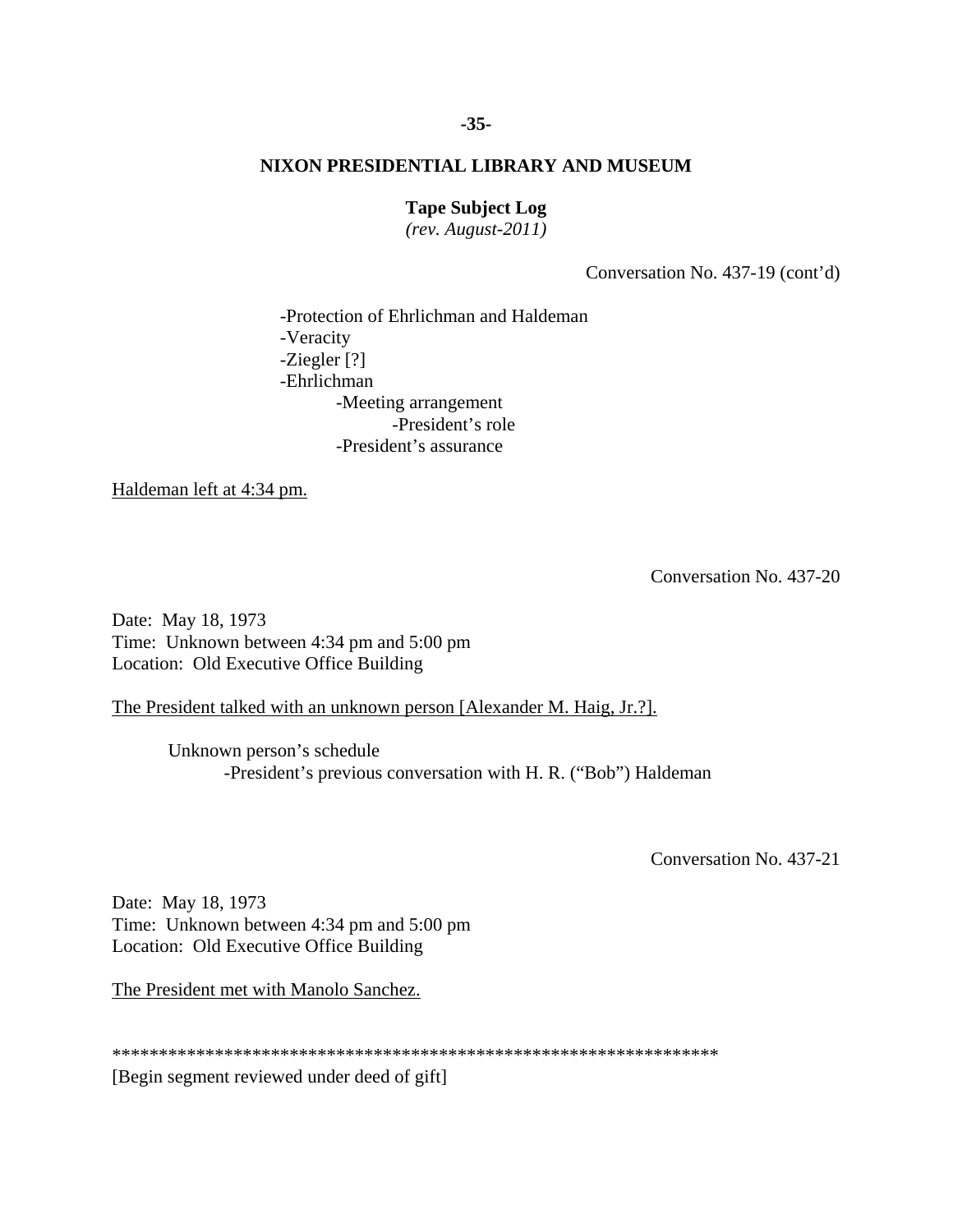#### **-36-**

### **NIXON PRESIDENTIAL LIBRARY AND MUSEUM**

#### **Tape Subject Log**

*(rev. August-2011)* 

Conversation No. 437-21 (cont'd)

 -New York President's schedule -Charles G. ("Bebe") Rebozo -*Sequoia* -Arrival

[End segment reviewed under deed of gift] \*\*\*\*\*\*\*\*\*\*\*\*\*\*\*\*\*\*\*\*\*\*\*\*\*\*\*\*\*\*\*\*\*\*\*\*\*\*\*\*\*\*\*\*\*\*\*\*\*\*\*\*\*\*\*\*\*\*\*\*\*\*\*\*\*

Sanchez left at an unknown time before 5:00 pm.

Conversation No. 437-22

Date: May 18, 1973 Time: Unknown between 4:34 pm and 5:00 pm Location: Old Executive Office Building

The President talked with an unknown person.

 President's schedule -Thelma C. ("Pat") Nixon [?] -Alexander M. Haig, Jr.

Conversation No. 437-23

Date: May 18, 1973 Time: Unknown between 4:34 pm and 5:00 pm Location: Old Executive Office Building

The President talked with the White House operator.

[See Conversation No. 46-114]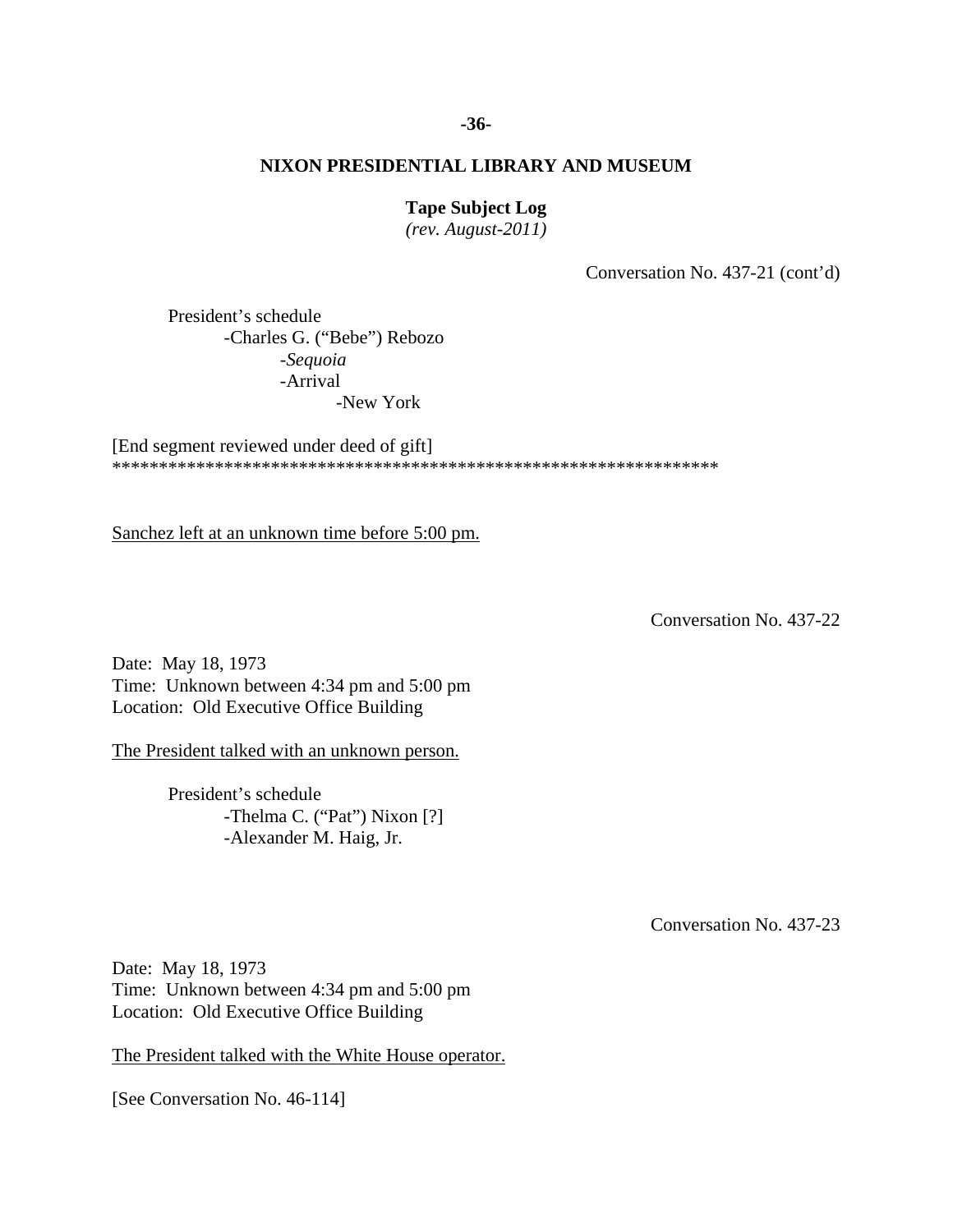## **-37-**

### **NIXON PRESIDENTIAL LIBRARY AND MUSEUM**

#### **Tape Subject Log**

*(rev. August-2011)* 

Conversation No. 437-24

Date: May 18, 1973 Time: Unknown between 4:34 pm and 5:00 pm Location: Old Executive Office Building

The President met with Manolo Sanchez.

\*\*\*\*\*\*\*\*\*\*\*\*\*\*\*\*\*\*\*\*\*\*\*\*\*\*\*\*\*\*\*\*\*\*\*\*\*\*\*\*\*\*\*\*\*\*\*\*\*\*\*\*\*\*\*\*\*\*\*\*\*\*\*\*\*

[Begin segment reviewed under deed of gift]

 President's schedule -Charles G. ("Bebe") Rebozo [?] -Departure

[End segment reviewed under deed of gift] \*\*\*\*\*\*\*\*\*\*\*\*\*\*\*\*\*\*\*\*\*\*\*\*\*\*\*\*\*\*\*\*\*\*\*\*\*\*\*\*\*\*\*\*\*\*\*\*\*\*\*\*\*\*\*\*\*\*\*\*\*\*\*\*\*

Sanchez left at an unknown time before 5:00 pm.

Conversation No. 437-25

Date: May 18, 1973 Time: 5:00-5:01 pm Location: Old Executive Office Building

The President talked with Stephen B. Bull.

[See Conversation No. 46-115]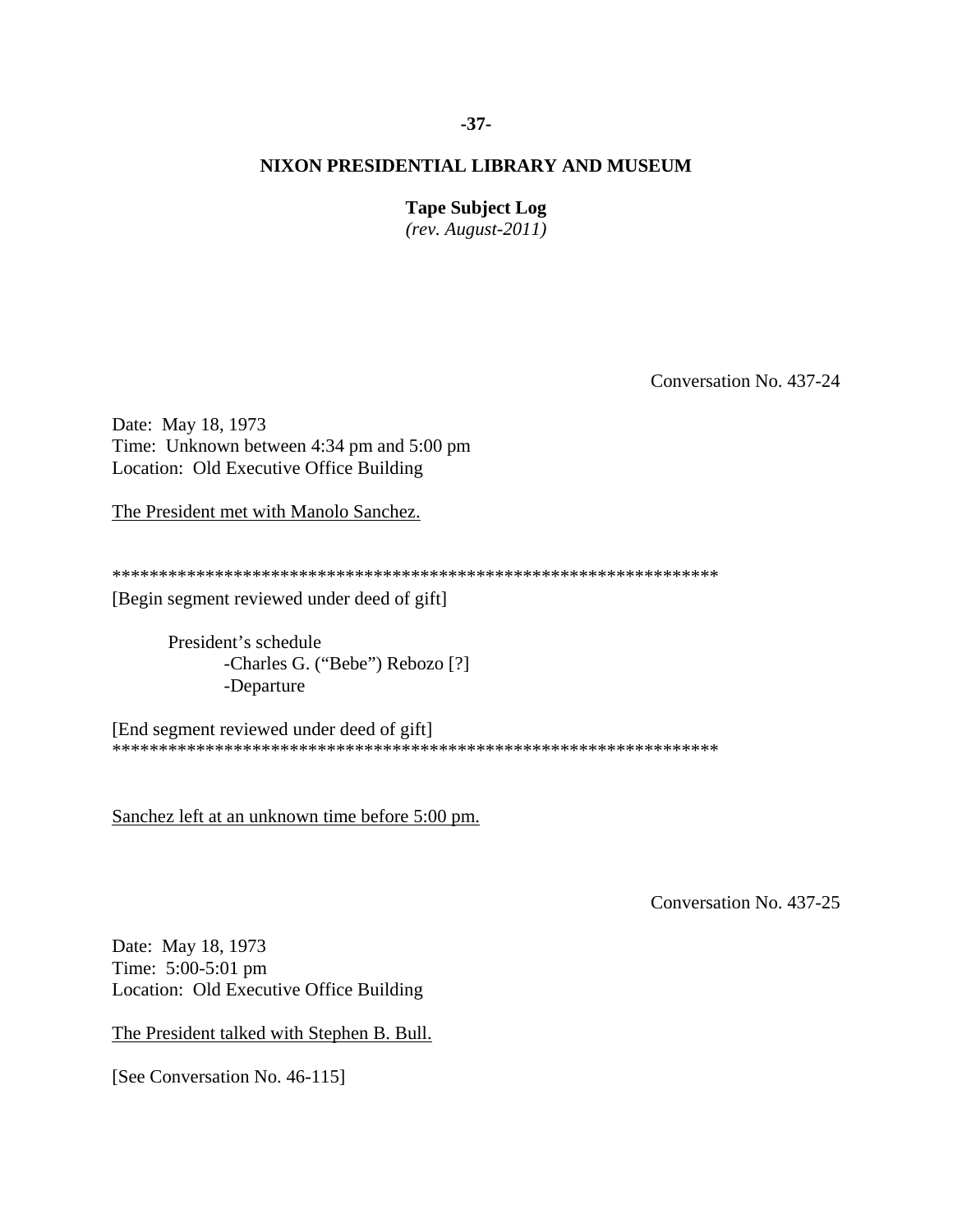#### **-38-**

#### **NIXON PRESIDENTIAL LIBRARY AND MUSEUM**

#### **Tape Subject Log**

*(rev. August-2011)* 

Conversation No. 437-16 (cont'd)

Conversation No. 437-26

Date: May 18, 1973 Time: 5:15 pm - 5:33 pm Location: Old Executive Office Building

The President met with Alexander M. Haig, Jr.

 Watergate -President's conversation with H. R. ("Bob") Haldeman -President's knowledge -\$350,000 -Herbert W. Kalmbach and clemency

 -John D. Ehrlichman -President's desire for full disclosure

-President's conversation with Charles W. Colson regarding clemency

-Earl Silbert

-Ehrlichman, Dean

-Haig's conversation with Bryce N. Harlow, Patrick J. Buchanan, and Raymond K. Price, Jr.

-Haig's conversation with John C. Stennis

-Release of Lt. Gen. Vernon A. Walters's memoranda of conversation [memcons]

-Possible testimony

-Ehrlichman, Haldeman and Egil ("Bud") Krogh, Jr.

-White Paper

-Haldeman, Ehrlichman

-National security

-John W. Dean III

-Role

-Full disclosure

-Preparation of draft

-Timing

-J. Fred Buzhardt, Jr.

-Plumbers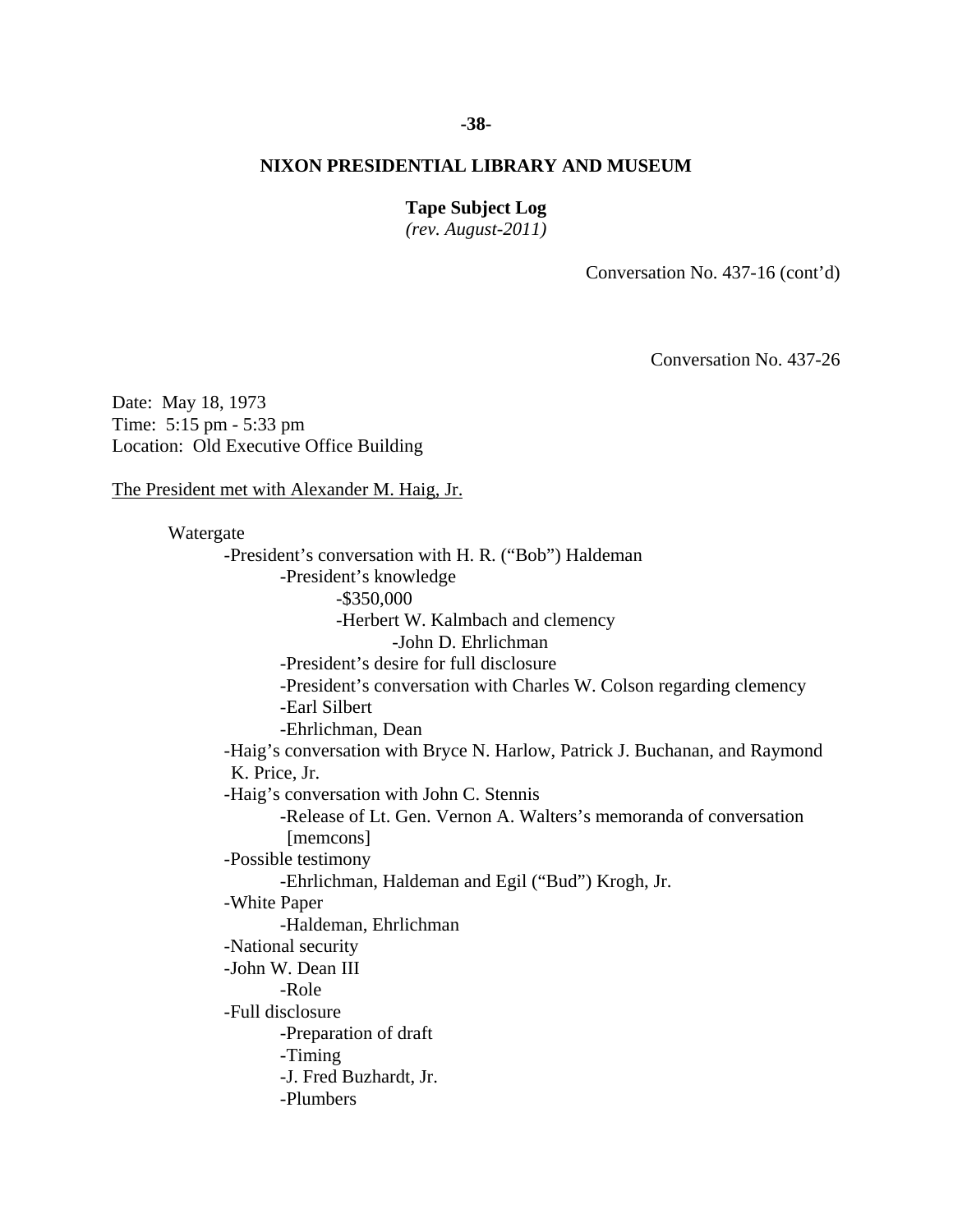#### **Tape Subject Log**

*(rev. August-2011)* 

Conversation No. 437-16 (cont'd)

-Haig's conversation with Richard M. Helms -Helms's conversation with the President -Possible White House response -President's resignation -Impeachment -Forthcoming White Paper -Need for veracity -President's forthcoming speech -Buzhardt, Price, and Buchanan -James W. McCord's testimony before Ervin Committee, May 18 -Possible defense by President -Clemency -John N. Mitchell's role -Ehrlichman

 President's speech -Norfolk, Virginia, May 19 -Military personnel

#### Watergate

 -National security -President's opponents' motives -White House response -President's forthcoming speech

President's schedule

## Watergate

 -White House response -President's forthcoming speech -Price -Possible White Paper -Haig, Buzhardt, and Harlow -Format -Walters's memcons -Possible leak -Compared to McCord's testimony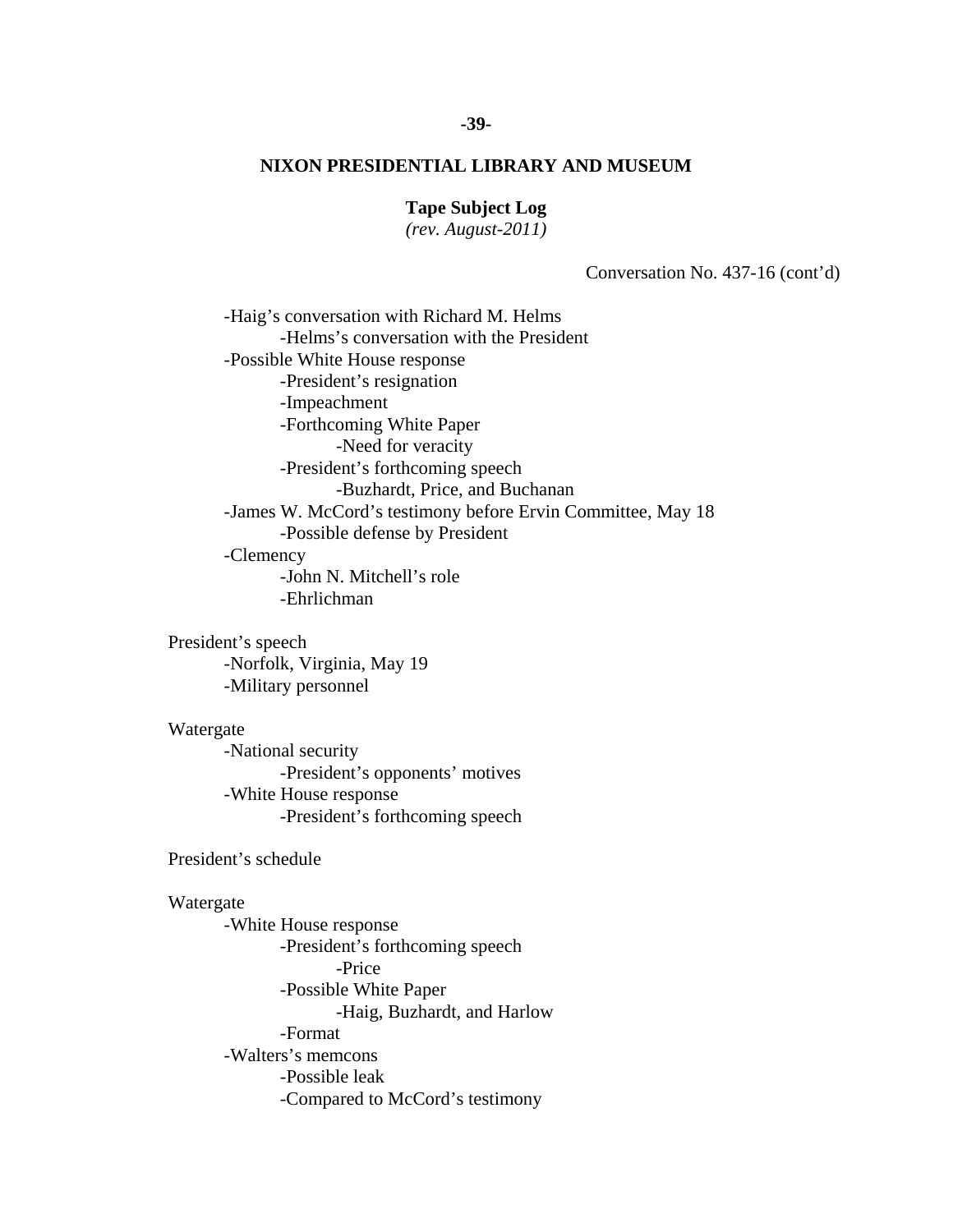## **-40-**

## **NIXON PRESIDENTIAL LIBRARY AND MUSEUM**

### **Tape Subject Log**

*(rev. August-2011)* 

Conversation No. 437-16 (cont'd)

 -W[illiam] Stuart Symington -Content -White House approval of cover-up -Walters's alleged rejection of plan due to lack of White House approval -Dean -Burglars -Ehrlichman

-Dean

 -Relationship with Mitchell -Ehrlichman -Colson -Lawyer's conversation with Buzhardt

An unknown man entered at an unknown time after 5:15 pm.

President's schedule

The unknown man left at an unknown time before 5:33 pm.

 Watergate -Colson -Lawyer's conversation with Buzhardt -White House response -Possible White Paper -Possible speech

 Haig's schedule -Meeting with Spiro T. Agnew

William D. Ruckelshaus

Haig's schedule

Haig left at 5:33 pm.